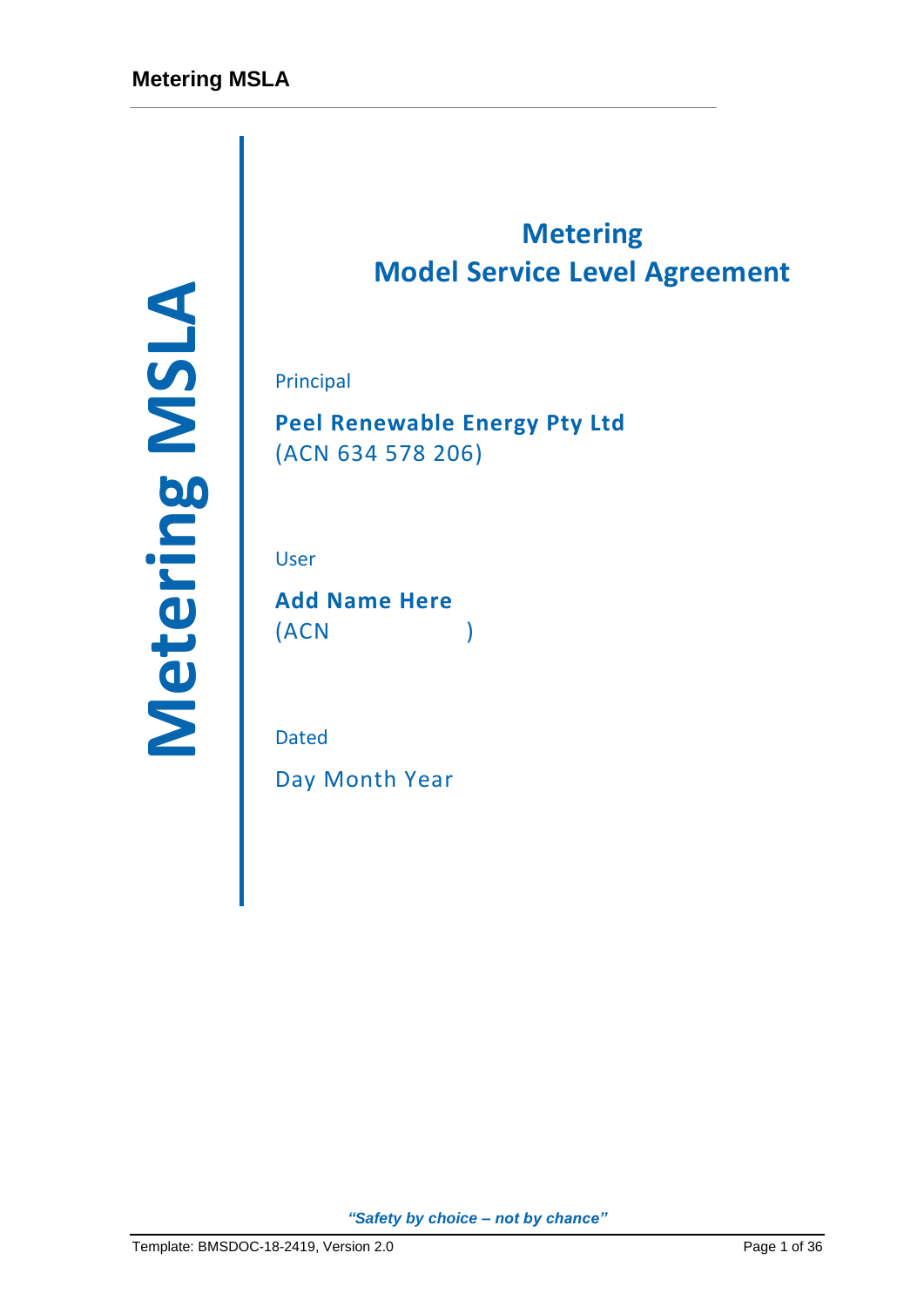# **Table of contents**

| <b>Parties</b> |                                                                                                                                                                                           | 1                                |
|----------------|-------------------------------------------------------------------------------------------------------------------------------------------------------------------------------------------|----------------------------------|
|                | <b>Background</b>                                                                                                                                                                         | 1                                |
|                | <b>Operative Provisions</b>                                                                                                                                                               | 1                                |
| 1              | <b>Definitions and Interpretation</b><br>Definitions<br>Interpretation                                                                                                                    | 1<br>1<br>6                      |
| 2              | <b>Duration</b><br>Term                                                                                                                                                                   | 7<br>$\overline{7}$              |
| 3              | <b>Services</b><br><b>Metering Services</b><br><b>Requirement for Access Contract</b><br>Publication of Metering Point List                                                               | 7<br>$\overline{7}$<br>8<br>8    |
| 4              | <b>Financial Covenants by User</b><br><b>Metering Services Charges</b>                                                                                                                    | 8<br>8                           |
| 5              | <b>Metering Services Charges</b><br>Metering Services Charges not to exceed certain benchmark costs                                                                                       | 8<br>8                           |
| 6              | <b>Invoicing and payment</b><br>Invoices<br>Late payments and disputed invoices<br>Under and over payments<br><b>GST</b>                                                                  | 9<br>9<br>9<br>9<br>10           |
|                | <b>Common Provisions</b>                                                                                                                                                                  | 11                               |
| 7              | Liability<br><b>Exclusion of Indirect Damage</b><br>Limitation of liability                                                                                                               | 11<br>11<br>11                   |
| 8              | <b>Force Majeure</b><br>Affected Person's obligations are suspended<br>Affected Person's obligations<br>In case of breach<br>Failure to minimise delays<br>Settlement of a labour dispute | 11<br>11<br>11<br>12<br>12<br>12 |
| 9              | <b>Default</b>                                                                                                                                                                            | 12                               |
| 10             | <b>Disputes</b><br><b>Disputes</b><br>Performance to Occur Despite Dispute                                                                                                                | 12<br>12<br>12                   |
| 11             | Set off<br>Party may set off payment<br>No other set off permitted                                                                                                                        | 13<br>13<br>13                   |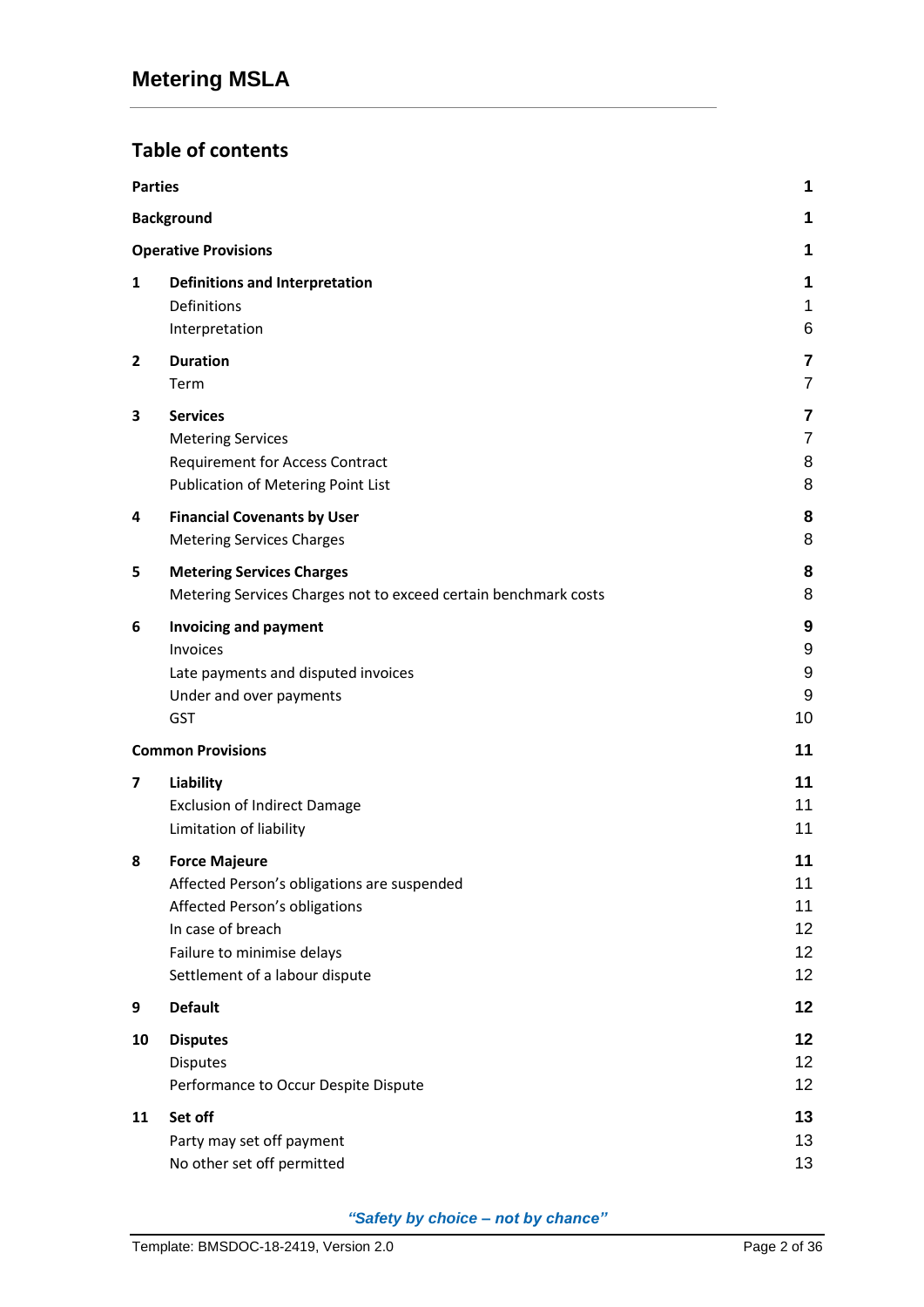| 12                |                | <b>Assignment and Encumbrances</b>       | 13 |
|-------------------|----------------|------------------------------------------|----|
| 13                |                | <b>Miscellaneous</b>                     | 13 |
|                   |                | Compliance                               | 13 |
|                   |                | Precedence                               | 13 |
|                   |                | Variation                                | 13 |
|                   |                | No third-party benefit                   | 13 |
|                   | Duty           |                                          | 13 |
|                   | Costs          |                                          | 13 |
|                   | Waiver         |                                          | 14 |
|                   |                | Entire agreement                         | 14 |
|                   |                | Severance                                | 14 |
|                   |                | Counterpart execution                    | 14 |
|                   |                | Further assurance                        | 14 |
|                   | Merger         |                                          | 14 |
|                   |                | Remedies                                 | 14 |
|                   |                | Governing Law                            | 14 |
| Schedule 1        |                | <b>Metering Services Classifications</b> | 16 |
|                   | $\mathbf{1}$   | <b>Categories of Metering Services</b>   | 16 |
| <b>Schedule 2</b> |                | <b>Metering Services Descriptions</b>    | 18 |
|                   | $\mathbf{1}$   | All Metering Services                    | 18 |
|                   | $\overline{2}$ | <b>Standard Metering Services</b>        | 18 |
|                   | 3              | <b>Extended Metering Services</b>        | 21 |
| Schedule 3        |                | <b>Service Standards</b>                 | 29 |
| Schedule 4        |                | <b>Fees</b>                              | 32 |
|                   |                | <b>EXECUTED AS AN AGREEMENT</b>          | 33 |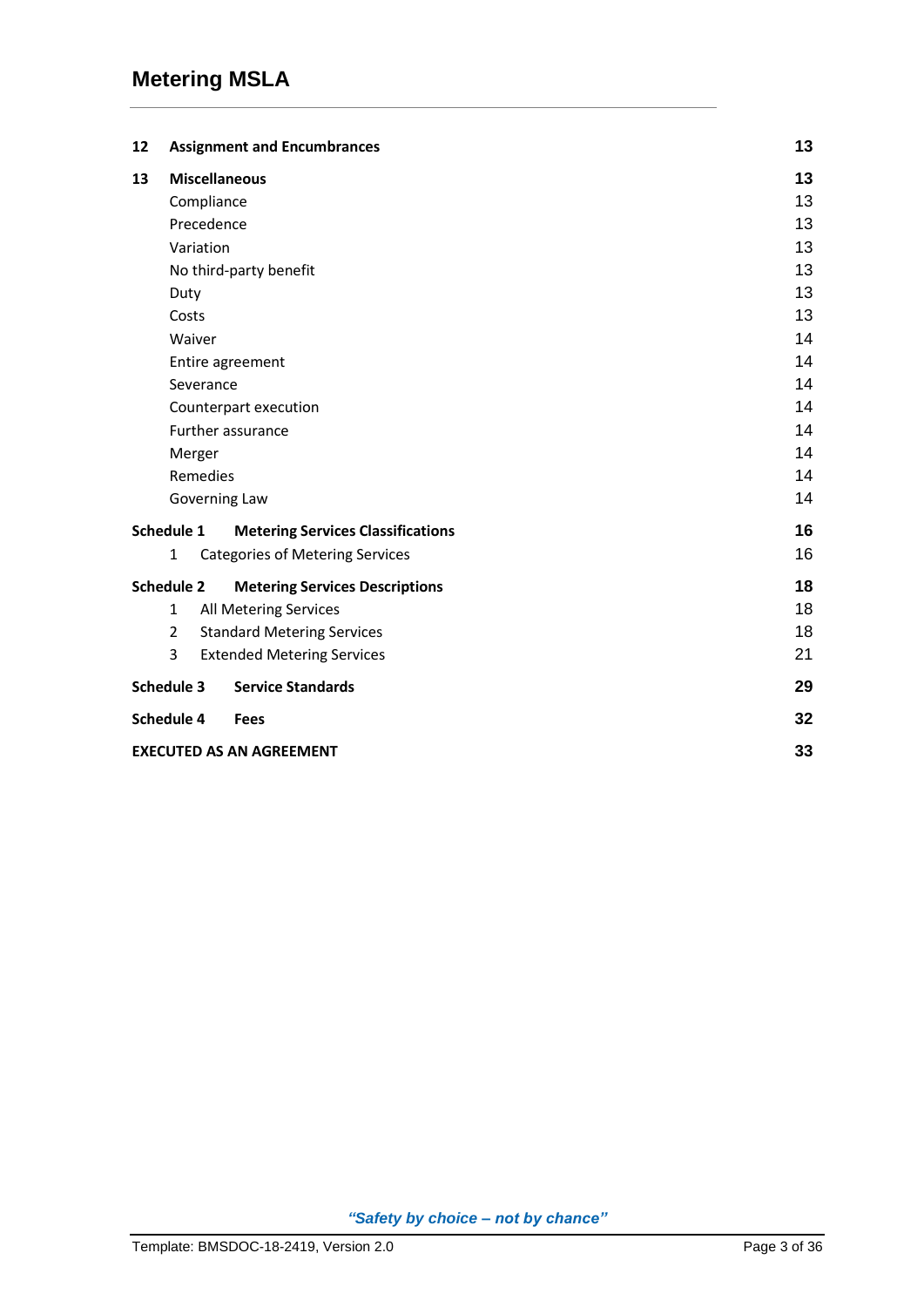### **Parties**

| <b>PRE</b>  | Peel Renewable Energy Pty Ltd                      |
|-------------|----------------------------------------------------|
|             | ACN 634 578 206                                    |
|             | Address: 5 Kiln Court, St Leonards, Tasmania, 7250 |
|             | Contact:                                           |
|             | Email:                                             |
|             |                                                    |
|             |                                                    |
| <b>User</b> | [Company Name]                                     |
|             | <b>ACN</b>                                         |
|             | Address:                                           |

Contact: Email:

## **Background**

- A The User wishes to obtain Metering Services from PRE in accordance with the provisions of this Agreement and the Access Contract.
- B This Agreement sets out the terms and conditions, pursuant to the Metering Code, upon which PRE will provide the Metering Services to the User.

## **Operative Provisions**

### **1 Definitions and Interpretation**

#### **Definitions**

- 1.1 In this Agreement the following definitions apply:
- **Access Contract** means the "microgrid electricity transfer access contract" between PRE and the User in respect of the supply of a connection service and an electricity supply service in respect of the Microgrid.
- **Accounting Period** means one calendar month.
- **Act** means the *Electricity Industry Act 2004* (WA).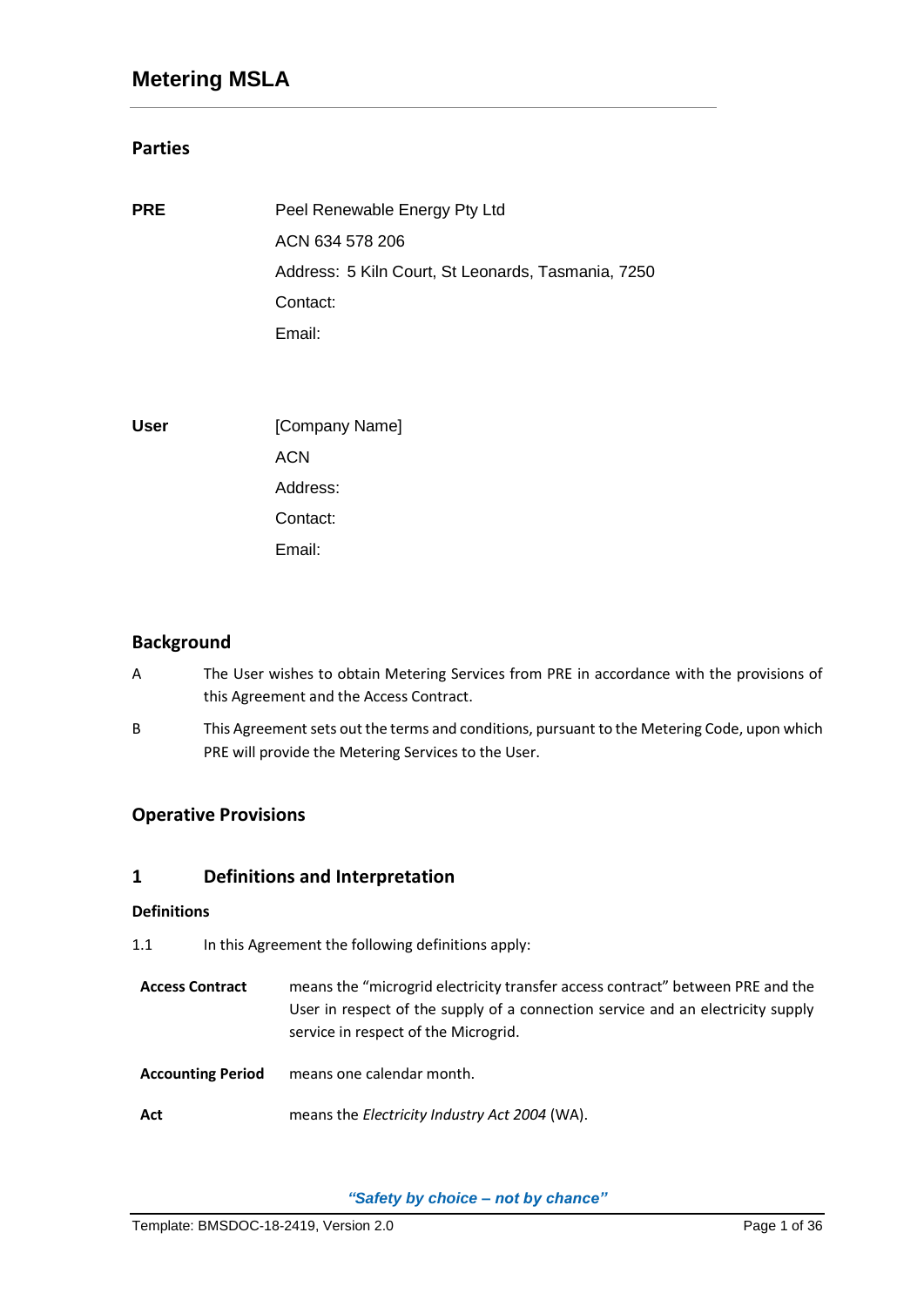| <b>Actual Change</b><br>Date     | means the effective date of change recorded in the Registry.                                                                                                                                                                                                      |                                                                                                                                                                             |
|----------------------------------|-------------------------------------------------------------------------------------------------------------------------------------------------------------------------------------------------------------------------------------------------------------------|-----------------------------------------------------------------------------------------------------------------------------------------------------------------------------|
| <b>Actual Value</b>              | means energy data for a metering point which has physically been read (or<br>remotely collected by way of a communications link or an automated meter<br>reading system) from the meter associated with the metering point and includes<br>a deemed actual value. |                                                                                                                                                                             |
| <b>Affected Person</b>           |                                                                                                                                                                                                                                                                   | has the meaning given to it in clause 7.1 of this Agreement.                                                                                                                |
| <b>Affected</b><br>Obligation    |                                                                                                                                                                                                                                                                   | has the meaning given to it in clause 7.1 of this Agreement and contains the<br>obligations as set out in clause 7.2 of this Agreement.                                     |
| <b>Agreement</b>                 |                                                                                                                                                                                                                                                                   | means this document.                                                                                                                                                        |
| <b>Business Day</b>              | Australia.                                                                                                                                                                                                                                                        | means a day that is not a Saturday, Sunday or public holiday in Perth, Western                                                                                              |
| Claim                            | Party.                                                                                                                                                                                                                                                            | means any claim, demand, action or proceeding made or instituted against a                                                                                                  |
| Commencement<br>Date             | means the earlier of the date of execution of this Agreement or the date this<br>Agreement is deemed to commence by operation of clause 5.2 of the Metering<br>Code (as applicable).                                                                              |                                                                                                                                                                             |
| <b>Connection Point</b>          | means a point of the Network where electricity may be transferred out of the<br>Network or into the Network and which is identified, or to be identified under<br>the Access Contract.                                                                            |                                                                                                                                                                             |
| Current<br><b>Transformer</b>    | has the meaning given in the Metering Code.                                                                                                                                                                                                                       |                                                                                                                                                                             |
| <b>Customer</b>                  |                                                                                                                                                                                                                                                                   | means a "customer" as defined in section 3 of the Act.                                                                                                                      |
| <b>Customer Transfer</b><br>Code | means the Electricity Industry (Customer Transfer) Code 2016 (WA).                                                                                                                                                                                                |                                                                                                                                                                             |
| De-energise                      | (a)                                                                                                                                                                                                                                                               | in respect of a Connection Point, means to operate, modify or<br>remove switching or other equipment to prevent the transfer of<br>electricity though the Connection Point. |
|                                  | (b)                                                                                                                                                                                                                                                               | in respect of the Meter it means the removal of the supply voltage<br>from the Meter at the Metering Point.                                                                 |
| <b>Default</b>                   |                                                                                                                                                                                                                                                                   | has the meaning given to it in clause 9.1 of this Agreement.                                                                                                                |
| <b>Dispute</b>                   | means any dispute or difference arising in respect of any matter under or in<br>connection with this Agreement between the Parties, the subject matter of<br>which is not also an access dispute under the Electricity Networks Access Code                       |                                                                                                                                                                             |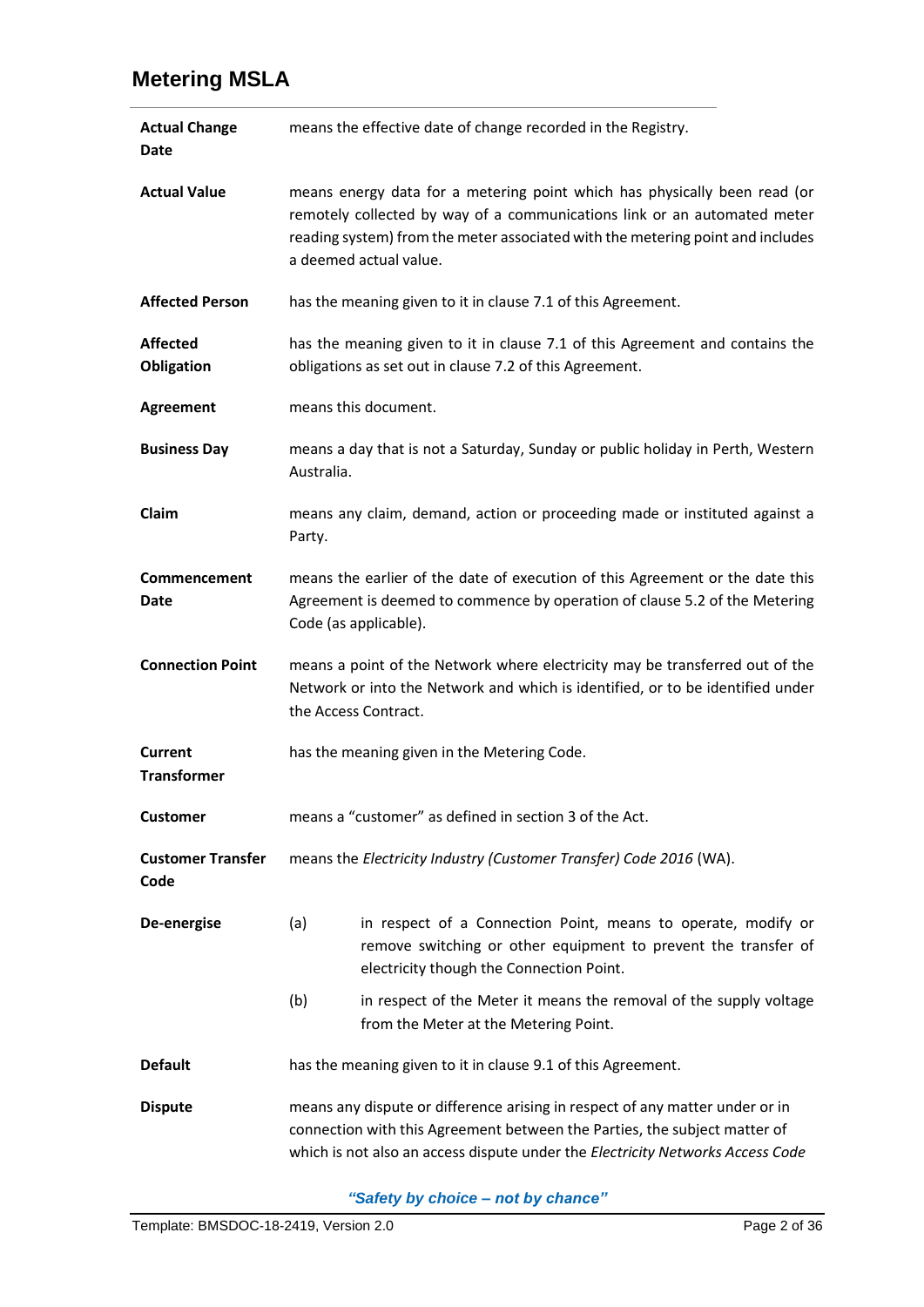|                                                     | 2004 (WA), a dispute under the Wholesale Electricity Market Rules, a dispute<br>or complaint under the Code approved under section 79 of the Act or a dispute<br>under the Customer Transfer Code between the parties.                                                                                         |
|-----------------------------------------------------|----------------------------------------------------------------------------------------------------------------------------------------------------------------------------------------------------------------------------------------------------------------------------------------------------------------|
| <b>Due Date</b>                                     | means the date 15 Business Days after the Tax Invoice is received by the Party<br>to whom it is addressed.                                                                                                                                                                                                     |
| <b>Electrical</b><br><b>Contractor</b>              | has the meaning given to it in the Electricity (Licensing) Regulations 1991 (WA).                                                                                                                                                                                                                              |
| <b>Energise</b>                                     | has the meaning given to it in the Electricity Industry (Obligation to Connect)<br>Regulations 2005 (WA).                                                                                                                                                                                                      |
| <b>Energy Data</b>                                  | has the meaning given to it in the Metering Code.                                                                                                                                                                                                                                                              |
| <b>Extended Metering</b><br><b>Services</b>         | means Metering Services identified as such in Schedule 1 and described in<br>Schedule 2.                                                                                                                                                                                                                       |
| <b>Facilities and</b><br><b>Equipment</b>           | in relation to a Connection Point, means the apparatus, equipment, plant and<br>buildings used for or in connection with generating, consuming and transporting<br>electricity at the Connection point.                                                                                                        |
| <b>Fees</b>                                         | means the fees that are published by PRE from time to time as being the fees<br>which apply to the provision of Extended Metering Services. The Fees applicable<br>are set out in Schedule 4 of this Agreement.                                                                                                |
| <b>Field Completion</b><br>Date                     | means the date on which the Service requested in a Service Order is completed<br>or attempted at the supply address as notified by PRE to the User.                                                                                                                                                            |
| <b>First Party</b>                                  | has the meaning given to it in clause 11.1 of this Agreement.                                                                                                                                                                                                                                                  |
| <b>FM Period</b>                                    | has the meaning given to it in clause 8.1 of this Agreement.                                                                                                                                                                                                                                                   |
| <b>Force Majeure</b>                                | has the meaning given to it in the Access Contract.                                                                                                                                                                                                                                                            |
| <b>Force Majeure</b><br>Event                       | means an event of Force Majeure.                                                                                                                                                                                                                                                                               |
| <b>Good Electricity</b><br><b>Industry Practice</b> | means the exercise of that degree of skill, diligence, prudence and foresight that<br>a skilled and experienced person would reasonably and ordinarily exercise under<br>comparable conditions and circumstances consistent with applicable Laws and<br>applicable recognised codes, standards and guidelines. |
| GST                                                 | means goods and services tax or similar value added tax levied or imposed in<br>Australia on a taxable supply under the GST Act or otherwise.                                                                                                                                                                  |
| <b>GST Act</b>                                      | means the A New Tax System (Goods and Services Tax) Act 1999 (Cth).                                                                                                                                                                                                                                            |
| <b>High Voltage</b>                                 | means any nominal voltage above 1 kV.                                                                                                                                                                                                                                                                          |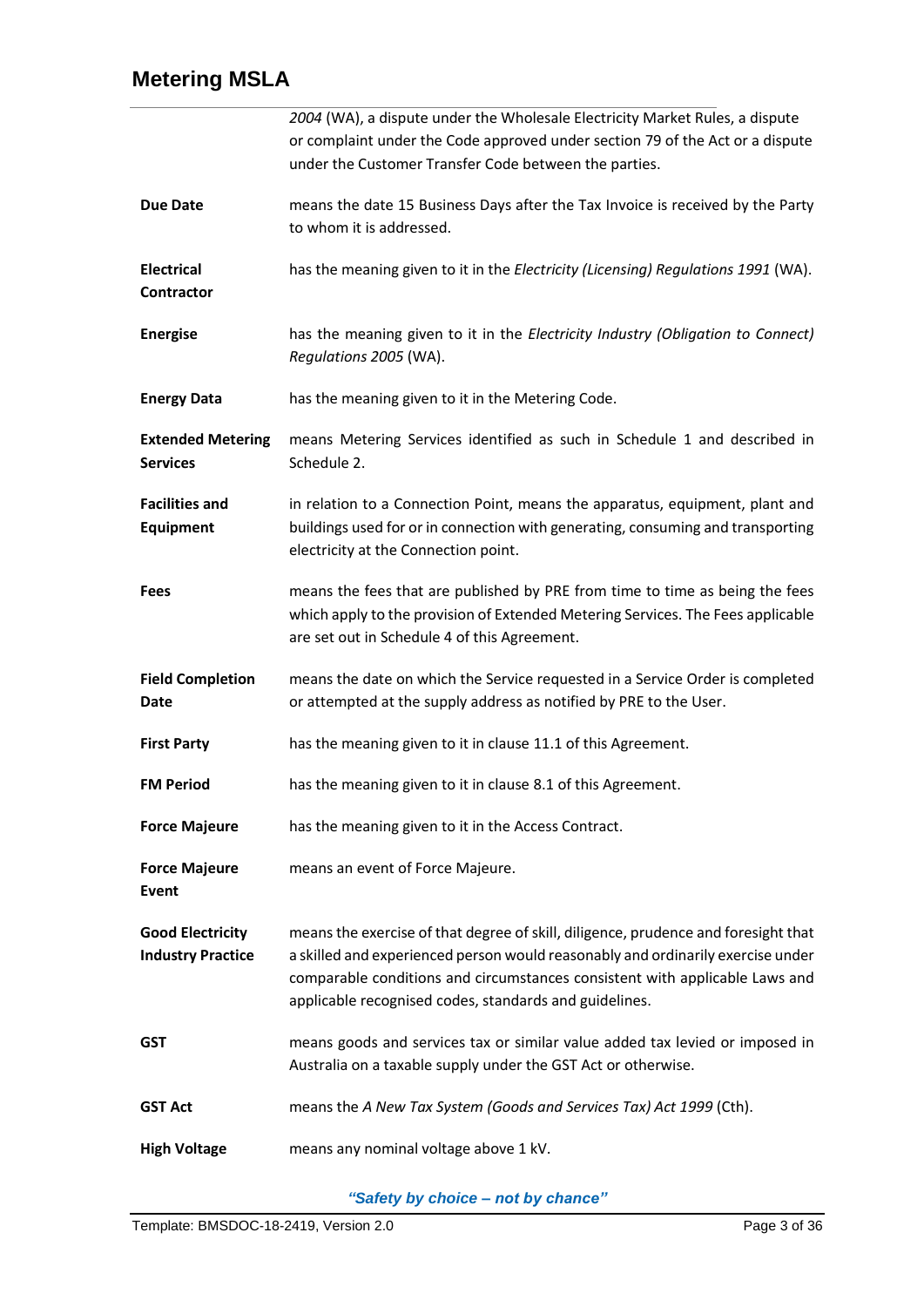| <b>Indirect Damage</b>                                                            | suffered by a person means any one or more of:                                                                                                                                                                                                                                                                                                                        |                     |                                                                                                                                                                          |
|-----------------------------------------------------------------------------------|-----------------------------------------------------------------------------------------------------------------------------------------------------------------------------------------------------------------------------------------------------------------------------------------------------------------------------------------------------------------------|---------------------|--------------------------------------------------------------------------------------------------------------------------------------------------------------------------|
|                                                                                   | (a)<br>any consequential loss, consequential damage or special damages<br>however caused or suffered by the person, including any:                                                                                                                                                                                                                                    |                     |                                                                                                                                                                          |
|                                                                                   |                                                                                                                                                                                                                                                                                                                                                                       | (i)                 | loss of (or loss of anticipated) opportunity,<br>use,<br>production, revenue, income, profits, business and<br>savings; or                                               |
|                                                                                   |                                                                                                                                                                                                                                                                                                                                                                       | (ii)                | loss due to business interruption; or                                                                                                                                    |
|                                                                                   |                                                                                                                                                                                                                                                                                                                                                                       | (iii)               | increased costs; or                                                                                                                                                      |
|                                                                                   |                                                                                                                                                                                                                                                                                                                                                                       | (iv)                | punitive or exemplary damages,                                                                                                                                           |
|                                                                                   | (b)                                                                                                                                                                                                                                                                                                                                                                   | was foreseeable; or | whether or not the consequential loss or damage or special damage                                                                                                        |
|                                                                                   | (c)                                                                                                                                                                                                                                                                                                                                                                   | or                  | in respect of contractual damages, damages which would fall within<br>the second limb of the rule in Hadley v Baxendale [1854] 9 Exch. 341;                              |
|                                                                                   | (d)                                                                                                                                                                                                                                                                                                                                                                   |                     | any liability of the person to any other person, or any Claim brought<br>against the person by any other person, and the costs and expenses<br>connected with the Claim. |
| Law                                                                               | means 'written laws' and 'statutory instruments' as defined in the Access Code,<br>orders given or made under a written law or statutory instrument as so defined<br>or by a government agency or authority, Codes of Practice and Australian<br>Standards deemed applicable under a written law and rules of the general law<br>including the common law and equity. |                     |                                                                                                                                                                          |
| <b>Meter</b>                                                                      | means a device which measures and records electricity production and<br>consumption.                                                                                                                                                                                                                                                                                  |                     |                                                                                                                                                                          |
| means the Electricity Industry (Metering) Code 2012 (WA).<br><b>Metering Code</b> |                                                                                                                                                                                                                                                                                                                                                                       |                     |                                                                                                                                                                          |
| <b>Metering</b><br><b>Installation</b>                                            | has the meaning given to it in the Metering Code.                                                                                                                                                                                                                                                                                                                     |                     |                                                                                                                                                                          |
| <b>Metering Point</b>                                                             | has the meaning given to it in the Metering Code.                                                                                                                                                                                                                                                                                                                     |                     |                                                                                                                                                                          |
| <b>Metering Service</b>                                                           | means the metering service or services provided by PRE in respect of a<br>Connection Point pursuant to its obligations under the Metering Code and<br>described in this Agreement, or as otherwise agreed between PRE and the User.                                                                                                                                   |                     |                                                                                                                                                                          |
| <b>Meter Reading</b>                                                              |                                                                                                                                                                                                                                                                                                                                                                       |                     | means the collection of an Actual Value from a Meter.                                                                                                                    |
| <b>Metrology</b><br>Procedure                                                     | means the document of that name published by PRE from time to time, subject<br>to the approval of the Economic Regulation Authority.                                                                                                                                                                                                                                  |                     |                                                                                                                                                                          |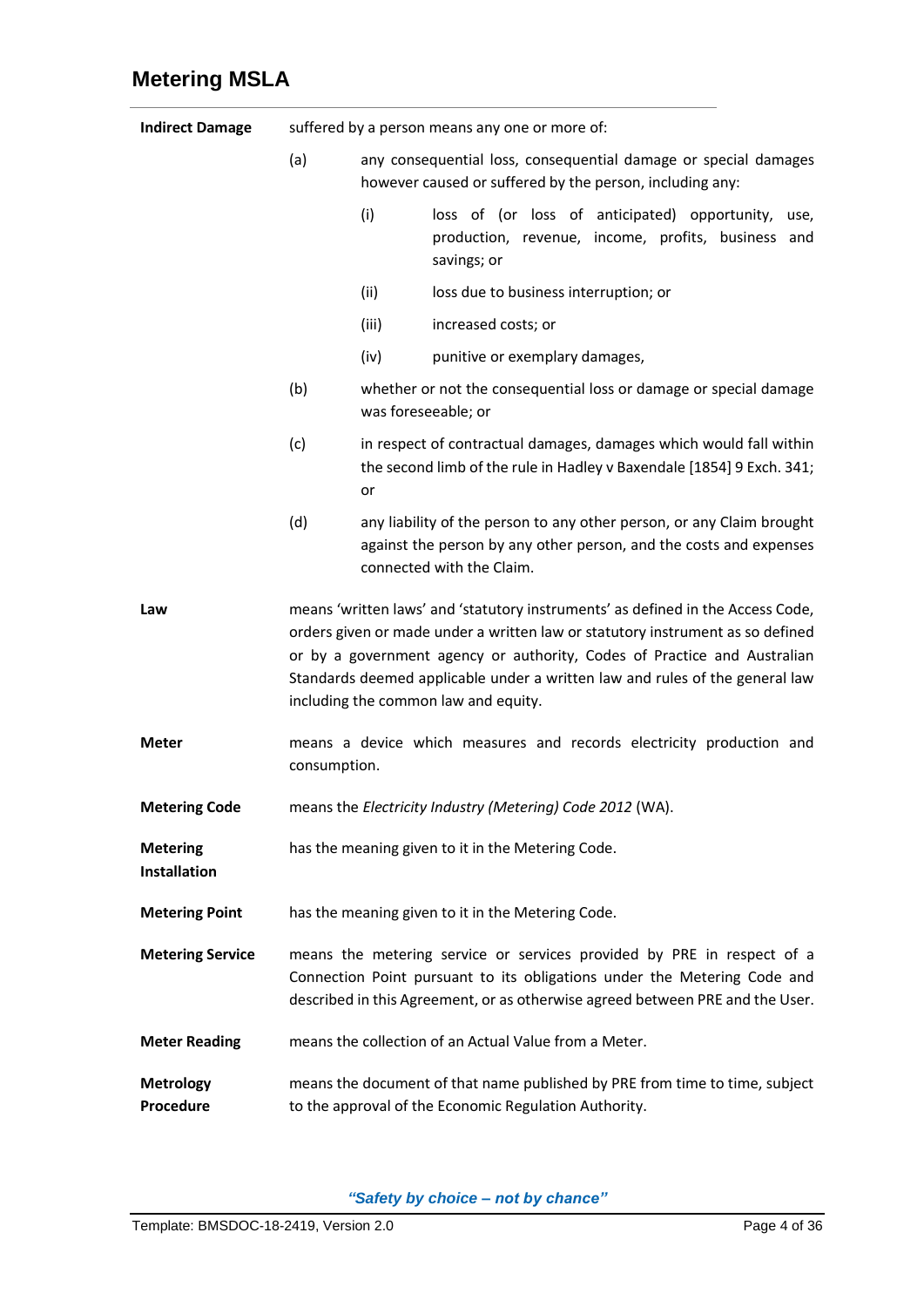| Microgrid                                                                                                                                       | means the Network and the electricity generation infrastructure operated by<br>PRE and situated at the Peel Business Park.                                                                                                                                                                                                  |                                                                                                                                                                                                                                                                                                                           |
|-------------------------------------------------------------------------------------------------------------------------------------------------|-----------------------------------------------------------------------------------------------------------------------------------------------------------------------------------------------------------------------------------------------------------------------------------------------------------------------------|---------------------------------------------------------------------------------------------------------------------------------------------------------------------------------------------------------------------------------------------------------------------------------------------------------------------------|
| Microgrid<br><b>Technical Rules</b>                                                                                                             | has the meaning given to that term in the Access Contract.                                                                                                                                                                                                                                                                  |                                                                                                                                                                                                                                                                                                                           |
| <b>Network</b>                                                                                                                                  | means the 'distribution system' as that term is defined in the Act, which is<br>operated by PRE and situated at the Peel Business Park and which is not part of<br>the electricity network owned and operated by Western Power.                                                                                             |                                                                                                                                                                                                                                                                                                                           |
| Party                                                                                                                                           |                                                                                                                                                                                                                                                                                                                             | means PRE or the User and Parties has a corresponding meaning.                                                                                                                                                                                                                                                            |
| <b>Payment Error</b>                                                                                                                            | means:                                                                                                                                                                                                                                                                                                                      |                                                                                                                                                                                                                                                                                                                           |
|                                                                                                                                                 | (a)                                                                                                                                                                                                                                                                                                                         | any underpayment or overpayment by a Party of any amount in<br>respect of a Tax Invoice; or                                                                                                                                                                                                                               |
|                                                                                                                                                 | (b)                                                                                                                                                                                                                                                                                                                         | any error in a Tax Invoice (including the omission of amounts from<br>that Tax Invoice, the inclusion of incorrect amounts in that Tax<br>Invoice, calculation errors in the preparation of a Tax Invoice or a Tax<br>Invoice being prepared on the basis of data which is later established<br>to have been inaccurate). |
| <b>Peel Business Park</b>                                                                                                                       |                                                                                                                                                                                                                                                                                                                             | means the Peel Business Park situated in Nambeelup, Western Australia.                                                                                                                                                                                                                                                    |
| <b>Prescribed Rate</b>                                                                                                                          | means, at any point in time, the interest rate (expressed as a rate per cent per<br>annum) equal to the aggregate of 3 annual percentage points and the interest<br>rate (expressed as a rate per cent per annum) then published by the Reserve<br>Bank of Australia as the large business variable indicator lending rate. |                                                                                                                                                                                                                                                                                                                           |
| <b>Pre-Payment</b><br><b>Meter</b>                                                                                                              | Has the meaning given in the Code of Conduct for the Supply of Electricity to<br>Small Use Customers 2018 (WA).                                                                                                                                                                                                             |                                                                                                                                                                                                                                                                                                                           |
| <b>Read or Reading</b>                                                                                                                          |                                                                                                                                                                                                                                                                                                                             | means an attempt to collect an Actual Value from a Meter.                                                                                                                                                                                                                                                                 |
| <b>Re-energise</b>                                                                                                                              |                                                                                                                                                                                                                                                                                                                             | means to restore supply voltage from a Meter at the Metering Point.                                                                                                                                                                                                                                                       |
| <b>Registry</b>                                                                                                                                 | means the part of the metering database which contains standing data in<br>accordance with the Metering Code.                                                                                                                                                                                                               |                                                                                                                                                                                                                                                                                                                           |
| <b>Service Order</b>                                                                                                                            | means a request for a Metering Service submitted by the User to PRE, to PRE's<br>nominated email address, setting out all relevant details of the nominated<br>Metering Service.                                                                                                                                            |                                                                                                                                                                                                                                                                                                                           |
| <b>Service Standards</b>                                                                                                                        |                                                                                                                                                                                                                                                                                                                             | means the service levels and standards applicable to the Metering Services, as<br>set out in Schedule 3 of this Agreement.                                                                                                                                                                                                |
| <b>Standard Metering</b><br>means the default Metering Services described in Schedule 1 and Schedule 2 of<br><b>Services</b><br>this Agreement. |                                                                                                                                                                                                                                                                                                                             |                                                                                                                                                                                                                                                                                                                           |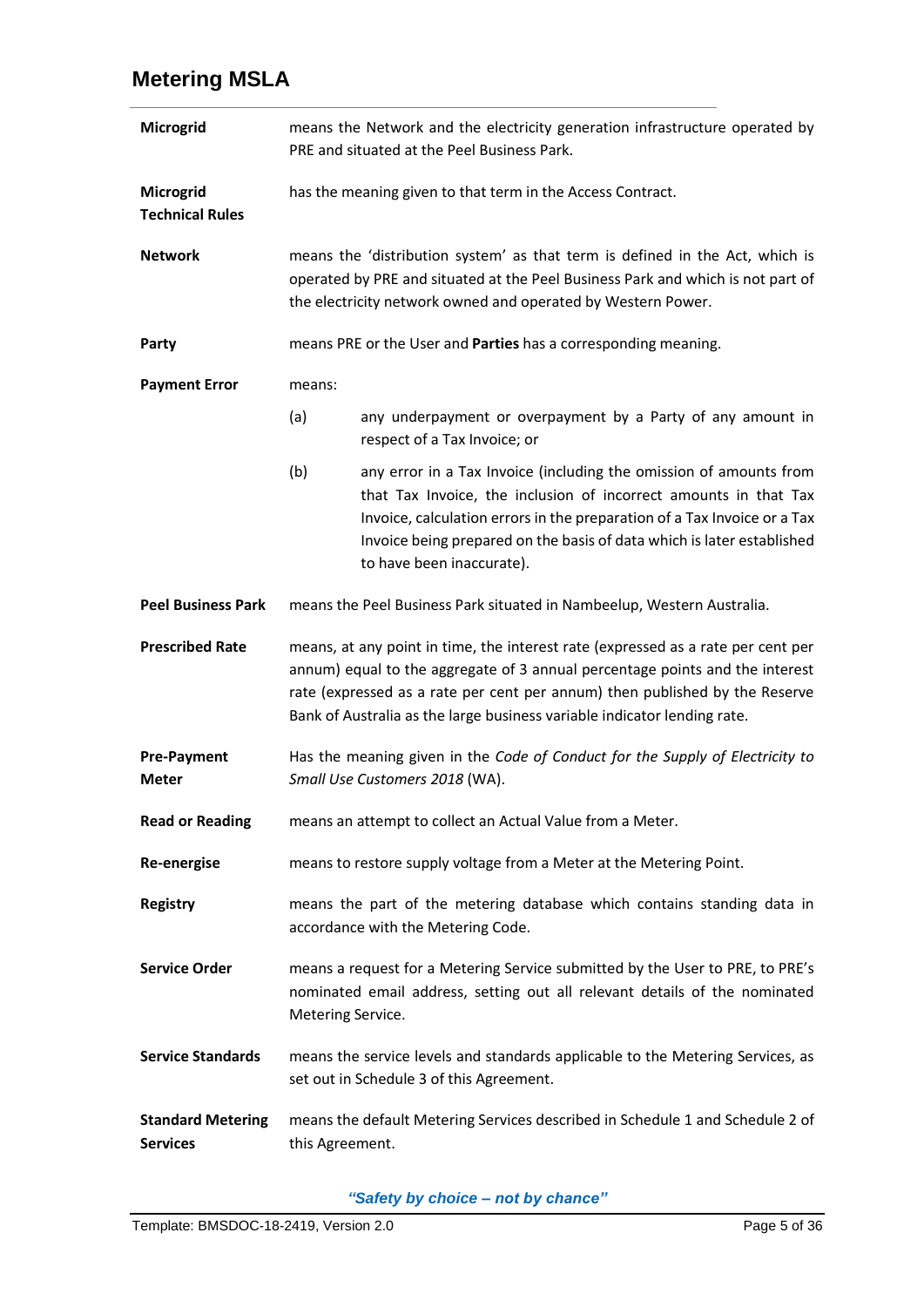| <b>Standing Data</b>                | has the meaning given to it in the Metering Code and comprises the items<br>specified in Table 2 of the 4.3(1) of the Metering Code.                                                      |
|-------------------------------------|-------------------------------------------------------------------------------------------------------------------------------------------------------------------------------------------|
| <b>Tax Invoice</b>                  | has the meaning given to it in the GST Act.                                                                                                                                               |
| Term                                | has the meaning given in clause 2.1 of this Agreement.                                                                                                                                    |
| <b>Undisputed</b><br><b>Portion</b> | means the portion of the amount set out in a Tax Invoice that this not in Dispute.                                                                                                        |
| <b>User</b>                         | means the person other than PRE to whom this Agreement applies and in<br>respect of a Connection Point, means a person who has an Access Contract in<br>respect of that Connection Point. |

#### **Interpretation**

- 1.2 Interpretation
	- 1.2.1 A reference to:
		- (a) the singular includes the plural and the plural includes the singular; and
		- (b) an officer or body of persons includes any other officer or body for the time being exercising the powers or performing the functions of that officer or body; and
		- (c) this Agreement or any other instrument includes any variation or replacement of it; and
		- (d) "**under**" includes "**by**", "by virtue of", "**pursuant to**" and "**in accordance with**"; and
		- (e) "**day**" means a calendar day; and
		- (f) "**person**" includes a public body, company, or association or body of persons, corporate or unincorporated; and
		- (g) a person includes a reference to the person's personal representatives, executors, administrators, successors and permitted assigns; and
		- (h) any monetary amount means that amount in Australian dollars, and
	- 1.2.2 a word of any gender includes the corresponding words of each other gender; and
	- 1.2.3 if a period of time is specified and dates from a given day or the day of an act or event, it is to be calculated exclusive of that day; and
	- 1.2.4 "**copy**" includes a facsimile copy, photocopy or electronic copy; and
	- 1.2.5 "**including**" and similar expressions are not words of limitation; and
	- 1.2.6 where a word or expression is given a particular meaning, other parts of speech and grammatical forms of that word or expression have a corresponding meaning; and
	- 1.2.7 unless the contrary intention is apparent, a term with a defined meaning in the Code has the same meaning in this Agreement; and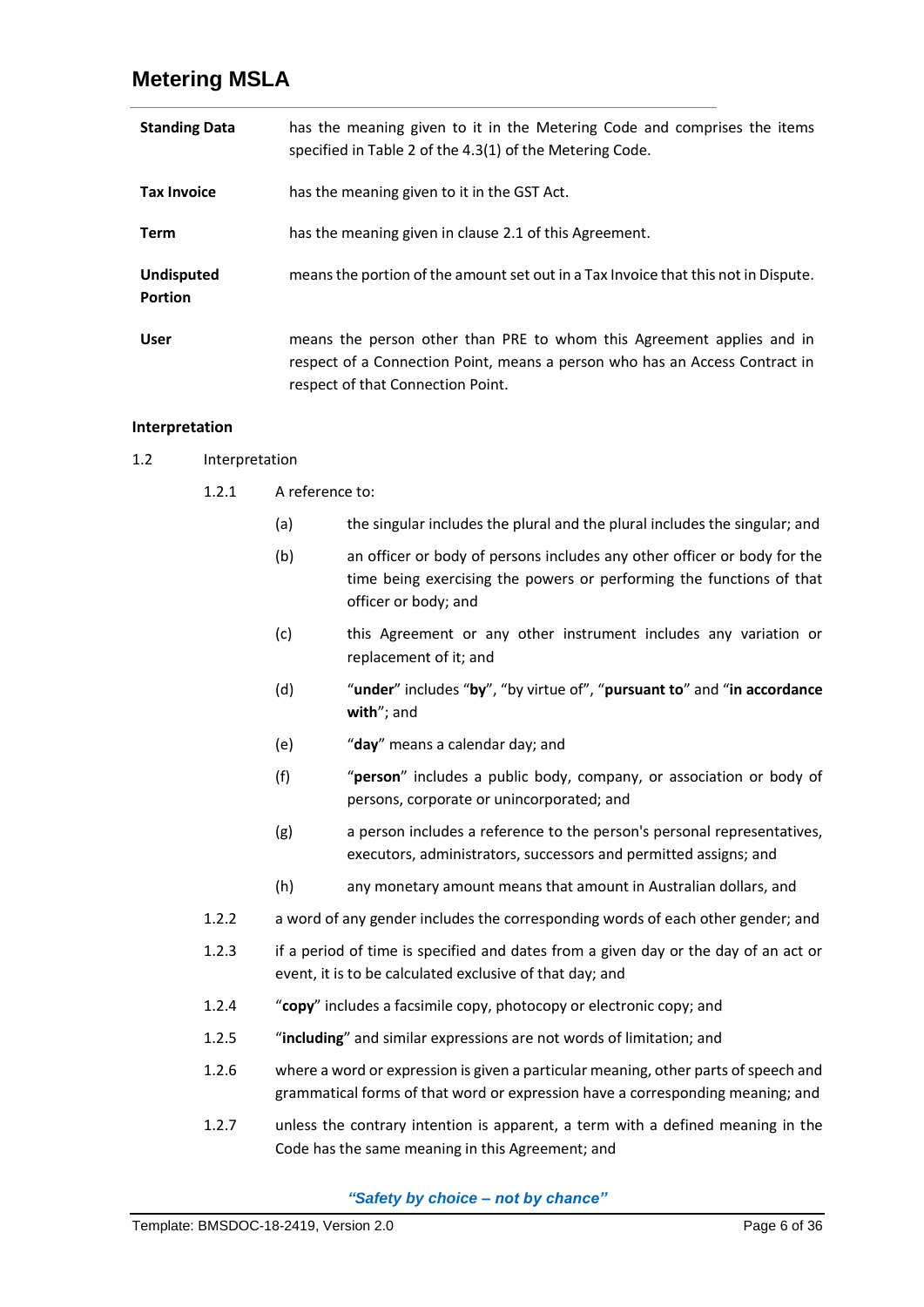| 1.2.8 | a reference to: |                                                                                                                 |  |  |  |
|-------|-----------------|-----------------------------------------------------------------------------------------------------------------|--|--|--|
|       | (a)             | this Agreement includes any Schedule to this Agreement; and                                                     |  |  |  |
|       | (b)             | a clause is a reference to a clause of this Agreement; and                                                      |  |  |  |
|       | (c)             | a series of consecutive clauses or Schedules is to be read as inclusive of<br>the first and last in the series. |  |  |  |

## **2 Duration**

#### <span id="page-9-0"></span>**Term**

2.1 This Agreement commences on the Commencement Date and continues until the Access Contract terminates.

### **3 Services**

#### **Metering Services**

- <span id="page-9-1"></span>3.1 PRE must:
	- 3.1.1 provide Standard Metering Services applicable to a service provided under the Access Contract;
	- 3.1.2 provide Extended Metering Services as requested by the User under a Service Order;
	- 3.1.3 provide the Metering Services to the User in accordance with:
		- (a) the Service Standards;
		- (b) the Metering Code; and
		- (c) Good Electricity Industry Practice.
- 3.2 Despite clause [3.1,](#page-9-1) PRE is not in breach of this Agreement if it is not (acting reasonably) able to provide a Metering Service:
	- 3.2.1 because appropriate access to a property is not provided to it;
	- 3.2.2 because it or its employees or agents have a legitimate concern about their ability to safely access a property (including due to risk of attack by animals, threats of violence or unsafe conditions at the property); or
	- 3.2.3 due to other impediments beyond PRE's reasonable control and which PRE cannot, acting reasonably, overcome.
- 3.3 The User:
	- 3.3.1 may request the provision of Metering Services, or the cancellation of Metering Services, under this Agreement by submitting to PRE a Service Order in accordance with the Metering Code and the Communications Rules. The User may request a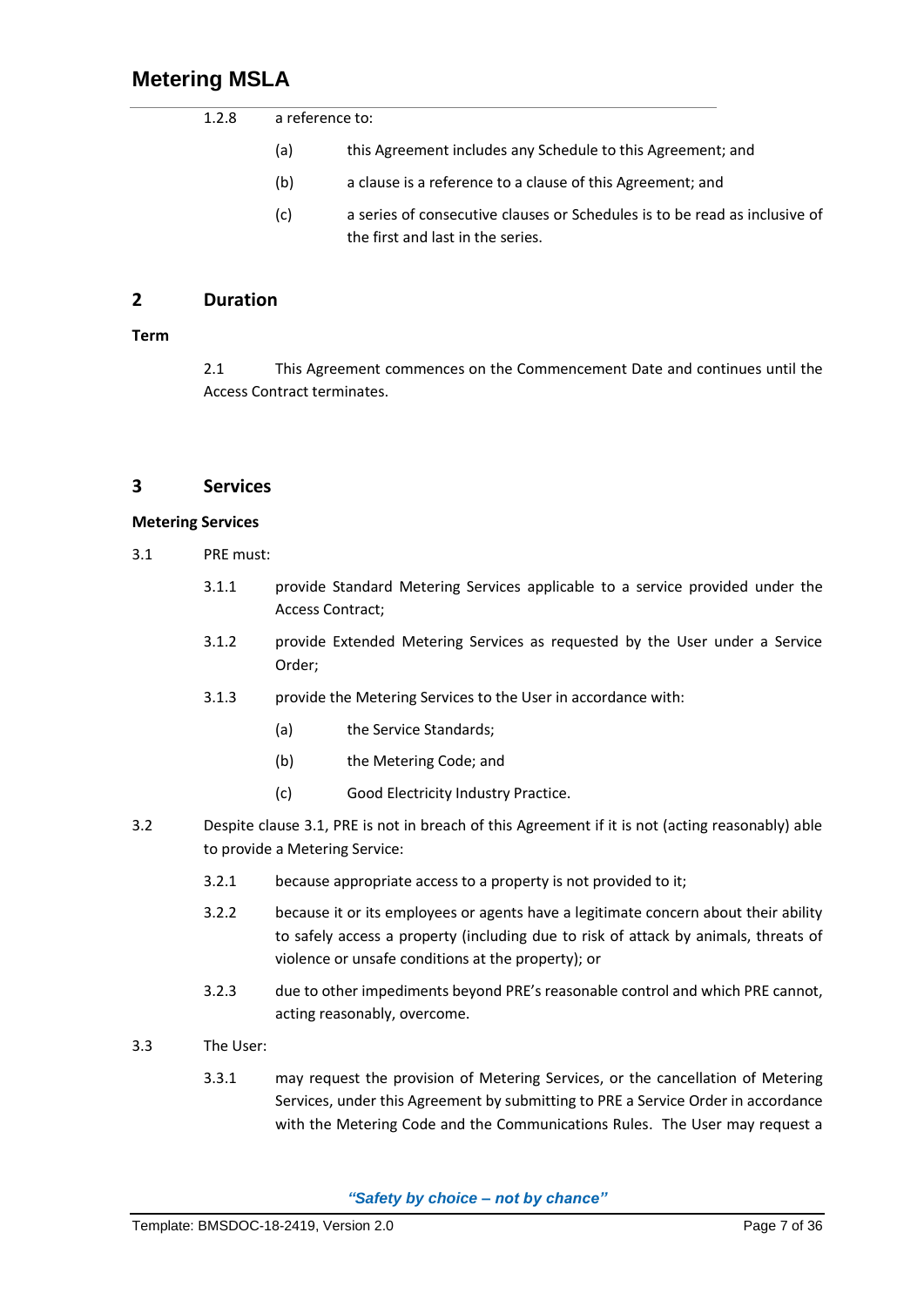preferred appointment date and time and PRE must make reasonable endeavours to perform the Metering Service at that preferred date and time;

- 3.3.2 must pay for any Extended Metering Services in accordance with this Agreement; and
- 3.3.3 may use the Metering Services,

on the terms and conditions set out in this Agreement.

#### **Requirement for Access Contract**

3.4 The User may only request Metering Services for a Meter at a Connection Point that is described in the Access Contract.

#### **Publication of Metering Point List**

- 3.5 PRE must annually publish a list setting out for each Connection Point on the network either:
	- 3.5.1 each date for a scheduled Meter Reading in the coming year; or
	- 3.5.2 the reading day number to apply for the current year.
- 3.6 PRE may revise this list from time to time at a frequency determined by PRE.

## **4 Financial Covenants by User**

#### **Metering Services Charges**

- 4.1 The Parties acknowledge and agree that PRE's charges for Standard Metering Services are recovered from the User in accordance with the terms of the Access Contract.
- 4.2 The User must pay PRE the Fees for the Extended Metering Services provided under this Agreement.
- 4.3 Where a User requests an Extended Metering Services that tests the accuracy of a Meter and the test reveals that the subject Meter does not comply with the requirements of the Metering Code, the User is not liable:
	- 4.3.1 to pay Fees for that Extended Metering Service; or
	- 4.3.2 to pay for any repairs to the subject Meter.

## **5 Metering Services Charges**

#### **Metering Services Charges not to exceed certain benchmark costs**

PRE undertakes not to impose charges under this Agreement that exceed the costs that would be incurred by a network operator acting in good faith and in accordance with Good Electricity Industry Practice, seeking to achieve the lowest sustainable costs of providing the relevant Metering Service.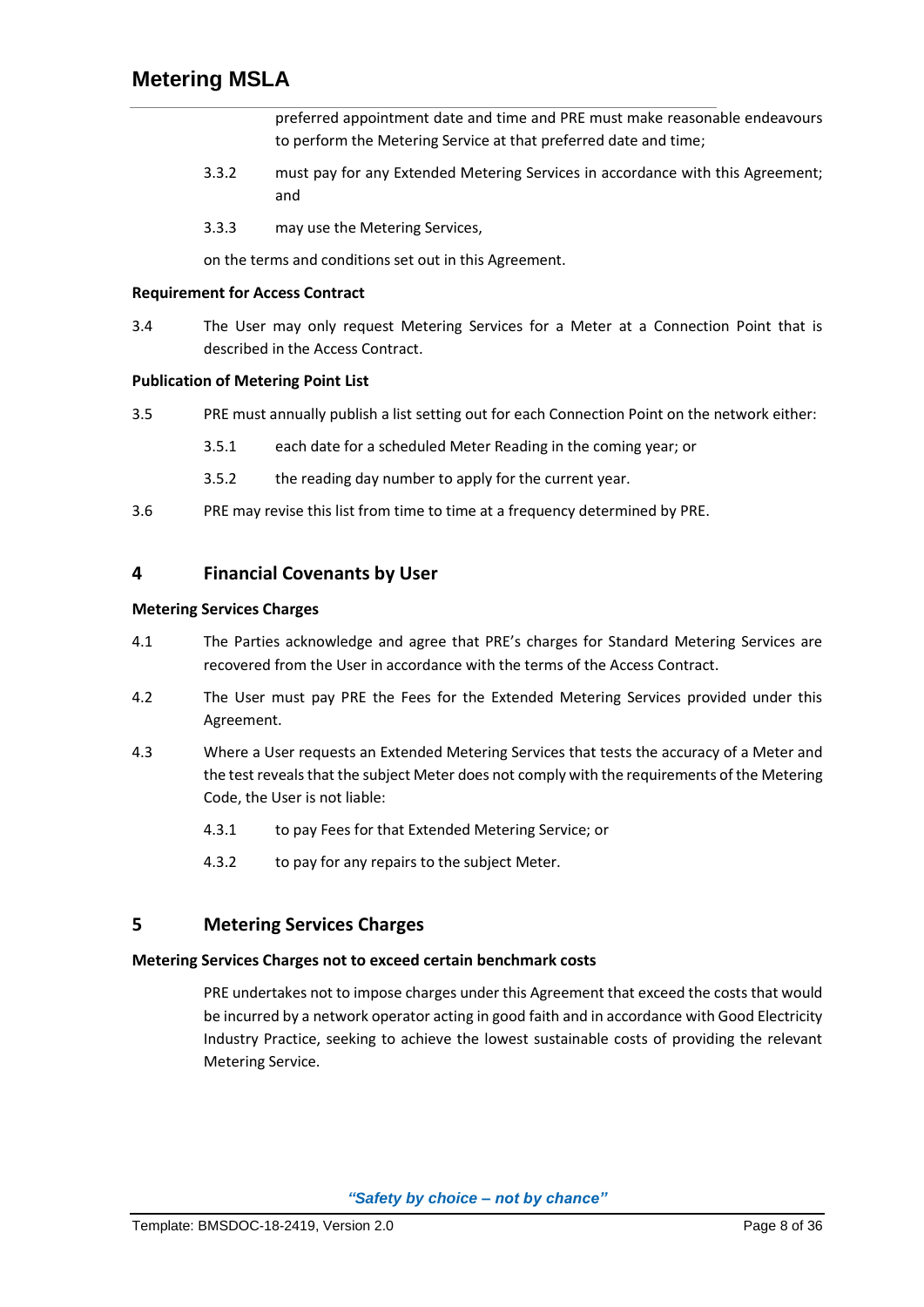### **6 Invoicing and payment**

#### **Invoices**

- <span id="page-11-1"></span>6.1 PRE must, within 10 Business Days after the end of an Accounting Period or as soon as practicable thereafter, issue to the User a Tax Invoice for the Accounting Period showing:
	- 6.1.1 all amounts payable by the User to PRE under this Agreement for the Accounting Period;
	- 6.1.2 all outstanding amounts as at the end of the Accounting Period and interest payable on those amounts; and
	- 6.1.3 GST payable on those amounts under clauses [6.12](#page-12-0) t[o 6.17.](#page-12-1)
- <span id="page-11-0"></span>6.2 The User must, on or before the Due Date of the Tax Invoice, pay to PRE all amounts shown on the Tax Invoice which are payable under this Agreement.

#### **Late payments and disputed invoices**

- <span id="page-11-2"></span>6.3 If the User fails to comply with clause [6.2](#page-11-0) then, without prejudice to PRE's other rights, the User must pay interest on any unpaid amount, calculated daily at the Prescribed Rate from the Due Date of the Tax Invoice until payment.
- <span id="page-11-3"></span>6.4 If the User Disputes any amount set out in a Tax Invoice issued under clause [6.1](#page-11-1) then:
	- 6.4.1 the User must pay the Undisputed Portion (if any);
	- 6.4.2 may withhold the disputed portion of a Tax Invoice, provided it gives to PRE full particulars of the Dispute on or before the Due Date.
- 6.5 Any amount withheld by the User under clause 5.4 but subsequently found to have been payable, attracts interest calculated daily at the Prescribed Rate from the Due Date of the Tax Invoice until payment.
- 6.6 Any amount paid by the User under clause [6.3](#page-11-2) but subsequently found not to have been payable, attracts interest calculated daily at the Prescribed Rate from the date the User paid the amount until the date PRE repays the amount.

#### **Under and over payments**

- 6.7 If a Party detects a Payment Error by a Party of any amount within 18 calendar months after the Payment Error:
	- 6.7.1 the Party must as soon as reasonably practicable give notice to the other Party of the Payment Error; and
	- 6.7.2 an adjusting payment must be made by the appropriate Party within 15 Business Days of the notice.
- 6.8 A Party is not entitled to an adjusting payment for a Payment Error notified to the other Party after the expiry of 18 calendar months after the Payment Error.
- 6.9 Except where clause [6.4](#page-11-3) applies or where an adjusting payment is required in respect of an underpayment due to the fault of the other Party, the adjusting payment must include interest calculated daily at the Prescribed Rate from the date of the Payment Error until the date of the adjusting payment.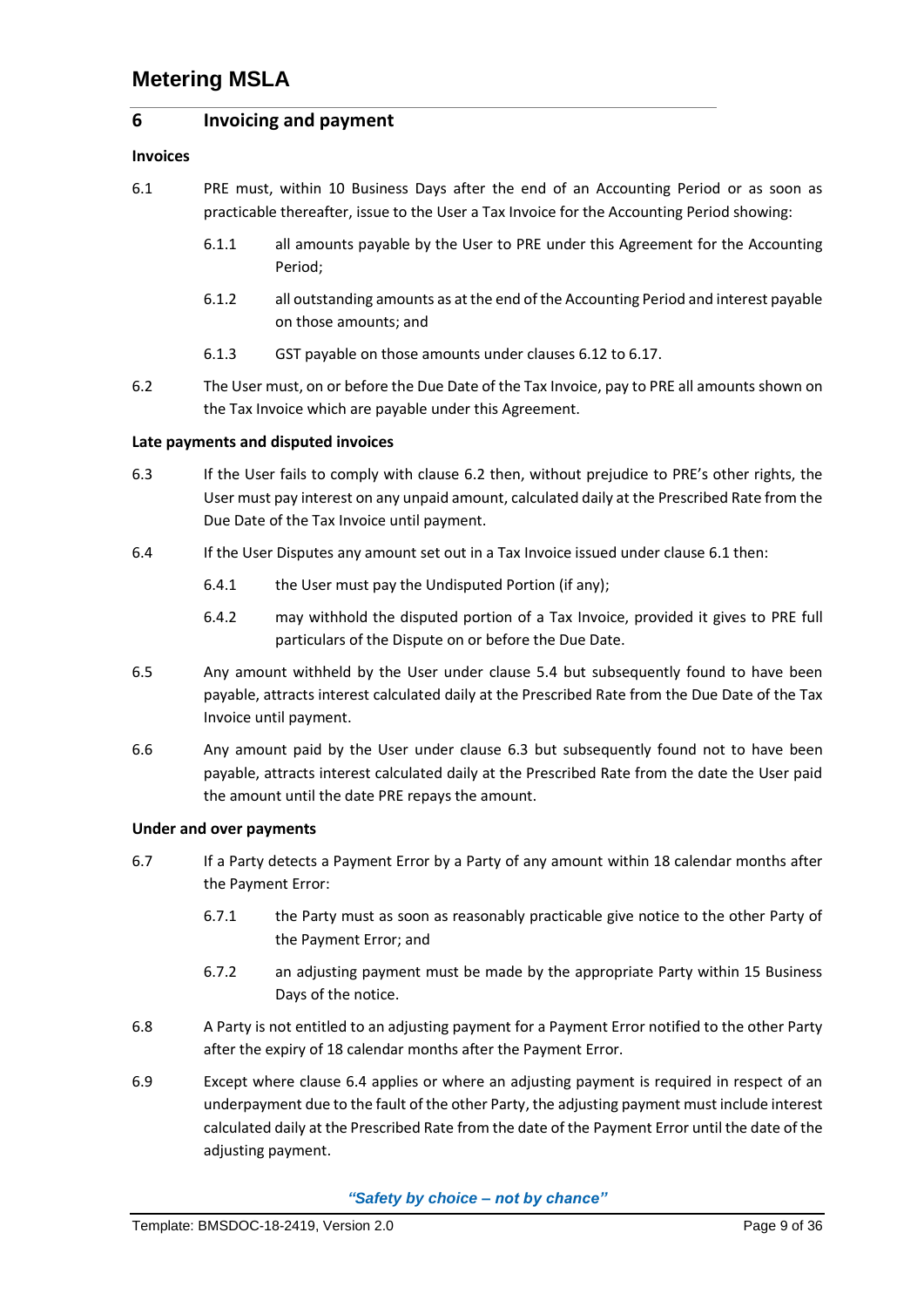- 6.10 Where a Payment Error results in the User paying less than the amount that would have been payable absent the Payment Error, the Payment Error will be taken to have occurred on the Due Date of the Tax Invoice.
- 6.11 Where a Payment Error results in the User paying more than the amount that would have been payable absent the Payment Error, the Payment Error will be taken to have occurred on the date the User has paid the total amount of the Tax Invoice in full.

**GST**

- <span id="page-12-0"></span>6.12 Definitions in the GST Act apply in clauses [6.12](#page-12-0) t[o 6.17](#page-12-1) unless the context indicates otherwise.
- 6.13 Unless expressly included, the consideration for any supply under or in connection with this Agreement (including any Fees) is GST exclusive.
- <span id="page-12-2"></span>6.14 To the extent that any supply made under or in connection with this Agreement is a taxable supply and the price for it (including any Fees) is stated to be GST exclusive, the consideration for that supply is increased by an amount determined by the supplier, not exceeding the amount of the consideration (or its market value) multiplied by the rate at which GST is imposed in respect of the supply.
- 6.15 Without limiting the obligation to provide a Tax Invoice under clauses [6.1,](#page-11-1) the supplier must issue a Tax Invoice to the recipient of a supply to which clause [6.14](#page-12-2) applies before the payment of the GST inclusive consideration determined under that clause.
- 6.16 If a Party is entitled under this Agreement to be reimbursed or indemnified by another Party for a cost or expense incurred in connection with this Agreement, the reimbursement or indemnity payment must not include any GST component of the cost or expense for which an input tax credit may be claimed by the Party entitled to be reimbursed or indemnified, or by its representative member.
- <span id="page-12-1"></span>6.17 If a Party becomes aware of an adjustment event, that Party agrees to notify the other Party as soon as practicable after becoming so aware, and the Parties agree to take whatever steps are necessary, including the issue of an adjustment note, and to make whatever adjustments are required, to ensure that any GST or additional GST on that supply or any refund of any GST (or part of GST) is paid as soon as is practicable but no later than 10 Business Days after the Party has satisfied itself that the adjustment event has occurred.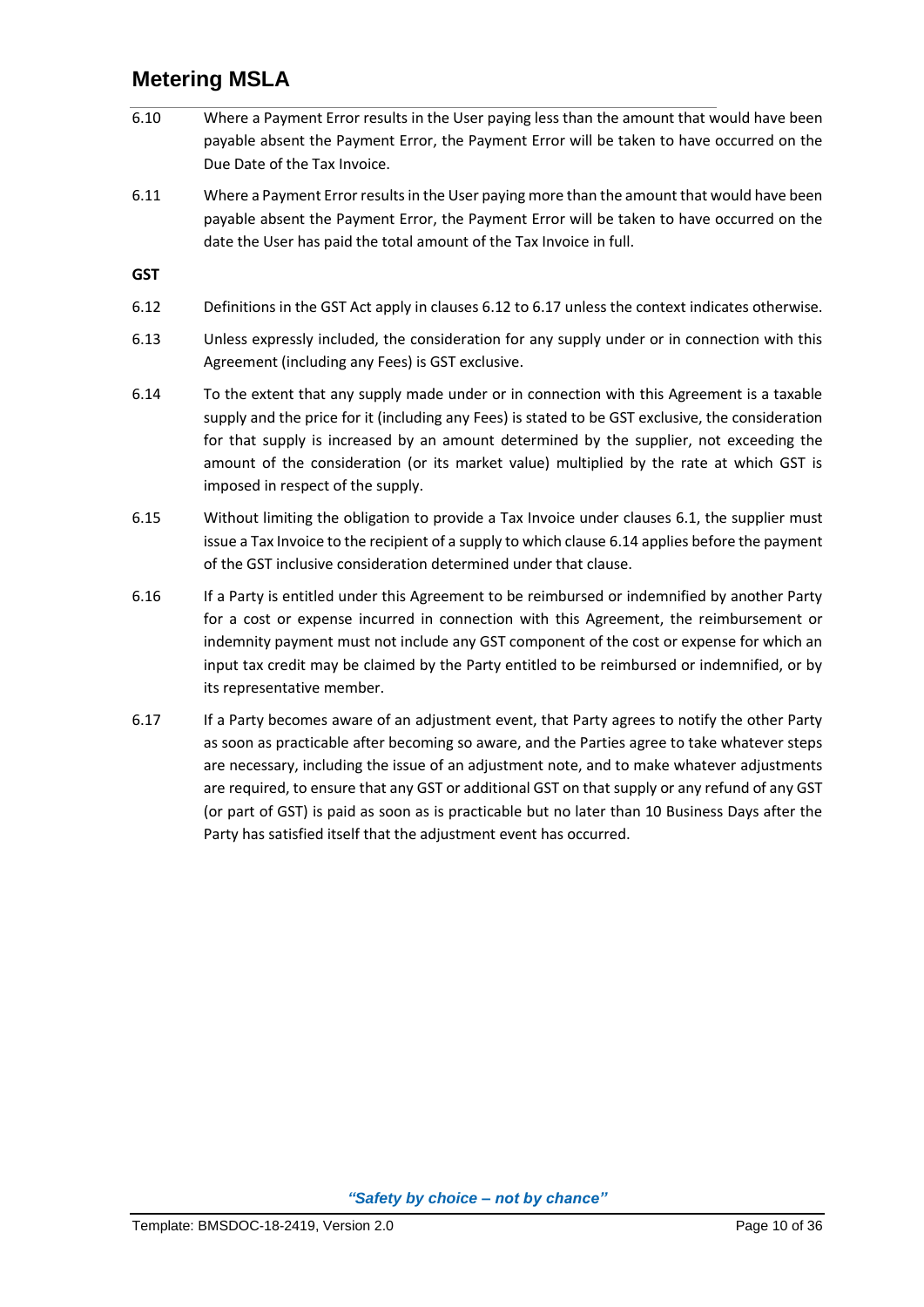# **Common Provisions**

## **7 Liability**

#### **Exclusion of Indirect Damage**

- 7.1 The User is not in any circumstances liable to PRE for any Indirect Damage suffered by PRE, however arising.
- 7.2 PRE is not in any circumstances liable to the User for any Indirect Damage suffered by the User, however arising.

#### **Limitation of liability**

7.3 The maximum liability of one Party to the other Party under and in connection with this Agreement is limited in accordance with the Access Contract.

#### **Exclusion of warranties**

- 7.4 To the maximum extent permitted by Law, the only warranties given by and terms which apply to a Party under this Agreement are those expressly contained in this Agreement, and all warranties and terms implied by Law, implied by the *Competition and Consumer Act 2010* (Cth) or the *Fair Trading Act 2010* (WA) or any other Law to similar effect do not apply to this Agreement.
- 7.5 If at Law the exclusion of any warranty or term is prohibited, then a Party's liability in respect of a breach of such warranty or term is limited to the maximum extent permitted by Law. For example, where any Law permits a Party to limit its liability in respect of a breach of an implied warranty or condition to the replacement or resupply of equivalent goods and services, then the Party's liability will be so limited.

## **8 Force Majeure**

### **Affected Person's obligations are suspended**

<span id="page-13-0"></span>8.1 If a Party ("**Affected Person**") is unable wholly or in part to perform any obligation ("**Affected Obligation**") under this Agreement (other than an obligation to pay money) because of the occurrence of a Force Majeure Event, then, subject to this clause [8.1](#page-13-0), the Affected Person's obligation to perform the Affected Obligation is suspended to the extent that, and for so long as, the Affected Person's ability to perform the Affected Obligation is affected by the Force Majeure Event (such period being the "**FM Period**").

### **Affected Person's obligations**

- <span id="page-13-1"></span>8.2 Subject to clauses [8.3](#page-14-1) and [8.5,](#page-14-2) if a Force Majeure Event occurs and the Affected Person is unable wholly or in part to perform any obligation under this Agreement, then the Affected Person must:
	- 8.2.1 notify the other Party if the FM Period continues for a period of two days or longer; and
	- 8.2.2 use reasonable endeavours (including incurring any reasonable expenditure of funds and rescheduling personnel and resources) to: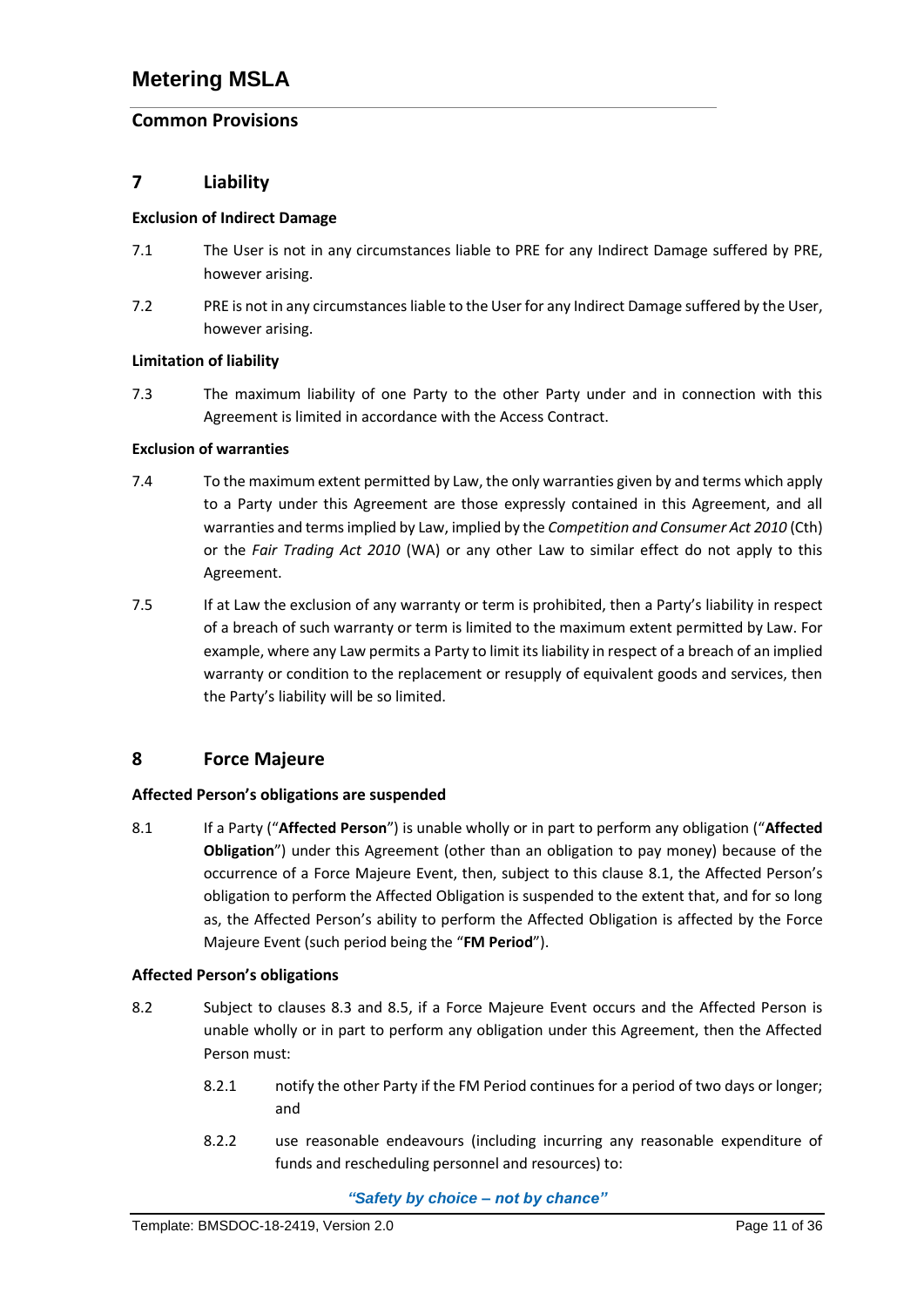- (a) mitigate the consequences of the Force Majeure Event; and
- (b) minimise any resulting delay in the performance of the Affected Obligation.

#### <span id="page-14-3"></span>**In case of breach**

<span id="page-14-1"></span>8.3 An Affected Person is not obliged to incur an expenditure in complying with claus[e 8.2.2](#page-13-1) if the Force Majeure Event is constituted by a breach of, or failure to comply with, this Agreement by the other Party.

#### **Failure to minimise delays**

8.4 If an Affected Person fails to comply with clause [8.2.2\(b\),](#page-14-3) then the only consequence of that failure is that the FM Period is reduced by the period of any delay in the performance of the Affected Obligation attributable to that failure.

#### **Settlement of a labour dispute**

<span id="page-14-2"></span>8.5 The settlement of a labour dispute which constitutes a Force Majeure Event is a matter which is within the absolute discretion of the Affected Person.

### **9 Default**

- <span id="page-14-0"></span>9.1 If the User defaults in the due and punctual payment, at the time and in the manner required for payment by this Agreement, of any amount payable under this Agreement ("**Default**"), then PRE may:
	- 9.1.1 notify the User of the User's Default and require the User to remedy the User's Default; and
	- 9.1.2 if the User's Default has not been remedied at the end of the 20th Business Day after the notice was given, suspend the provision of the Extended Metering Services.
- 9.2 Without prejudice to any right available to PRE under the Access Contract, if the Extended Metering Services are suspended by PRE under clause [9.1,](#page-14-0) PRE must continue to provide the Standard Metering Services in respect of the Metering Points which are affected by the suspension.

### **10 Disputes**

#### **Disputes**

10.1 Any Dispute shall be resolved in accordance with the provisions set out in Part 8 of the Metering Code.

#### **Performance to Occur Despite Dispute**

10.2 The Parties shall continue to perform their obligations under this Agreement notwithstanding the existence of a Dispute.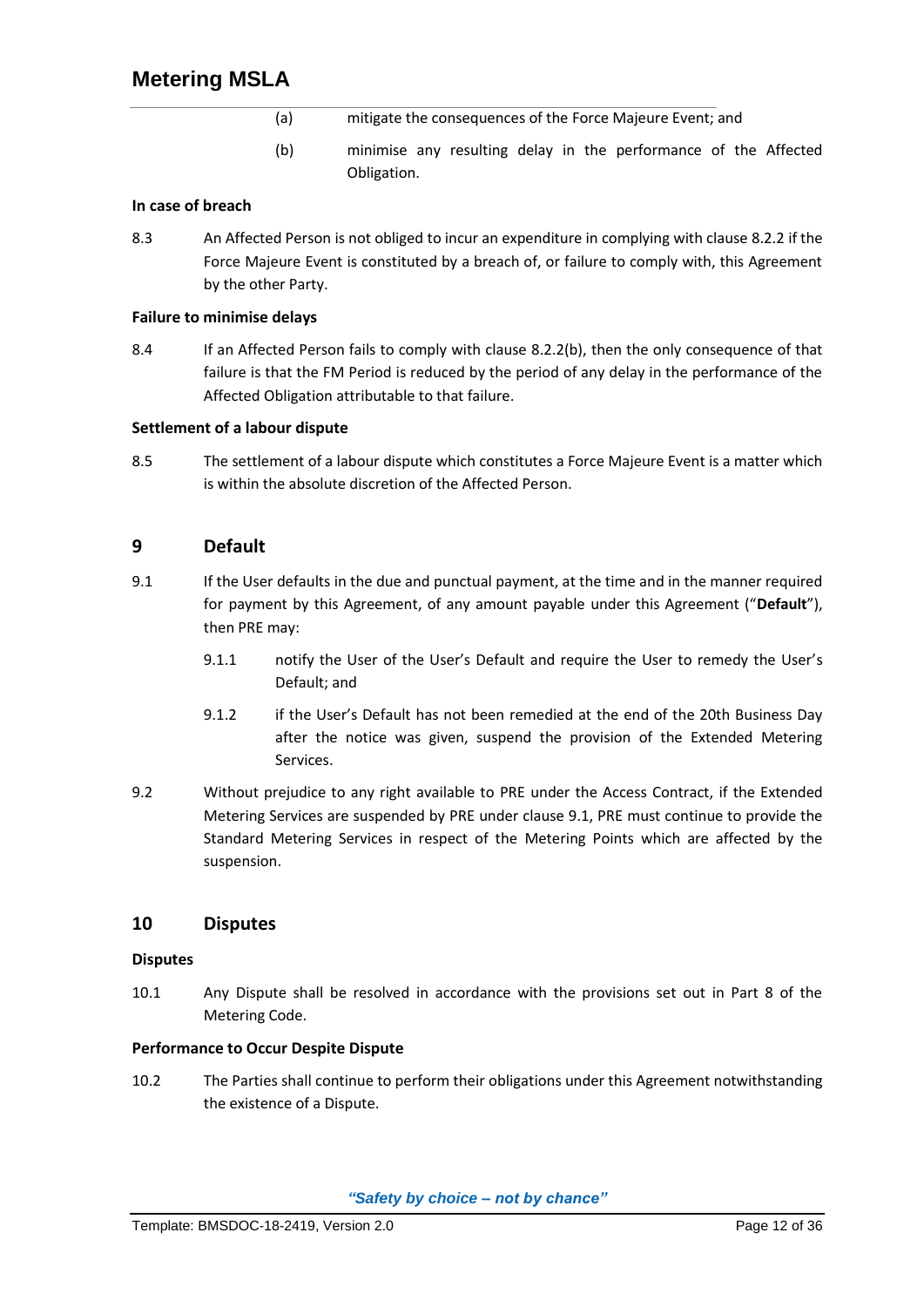### **11 Set off**

#### **Party may set off payment**

<span id="page-15-0"></span>11.1 A Party ("**First Party**") may set off any amount due for payment by it to the other Party under this Agreement against any amount which is due for payment by the other Party to the First Party under this Agreement.

#### **No other set off permitted**

11.2 Except as permitted in clause [11.1,](#page-15-0) no set off is permitted by either Party in connection with this Agreement, whether under this Agreement or otherwise.

#### **12 Assignment and Encumbrances**

12.1 Neither Party may encumber, assign, part with possession or create any interest or right in favour of a third party in respect of this Agreement, without the prior written consent of the other Party, which must not be unreasonably withheld, conditioned or delayed.

### **13 Miscellaneous**

#### **Compliance**

13.1 Each Party to this Agreement must comply with all applicable Laws.

#### **Precedence**

13.2 Where there is any ambiguity or conflict between the Metering Code and the provisions of this Agreement, the provisions of the Metering Code shall prevail to the extent necessary to resolve that ambiguity or conflict.

#### **Variation**

13.3 A purported agreement between the Parties to revoke, substitute or amend any provision of this Agreement has no effect unless it is in writing.

#### **No third‐party benefit**

13.4 This Agreement does not confer any right or benefit on a person other than the User and PRE, despite the person being named or identified, or belonging to a class of persons named or identified, in this Agreement.

#### **Duty**

13.5 The User is liable for and must pay any duty that is assessed on this Agreement under the *Duties Act 2008* (WA). If it is dutiable, the User must produce this Agreement to the Office of State Revenue for assessment.

#### **Costs**

- 13.6 Each Party must pay its own costs, charges, expenses, disbursements or fees in relation to:
	- 13.6.1 the negotiation, preparation, execution, performance, amendment or registration of, or any notice given or made; and
	- *"Safety by choice – not by chance"* 13.6.2 the performance of any action by that Party in compliance with any liability arising,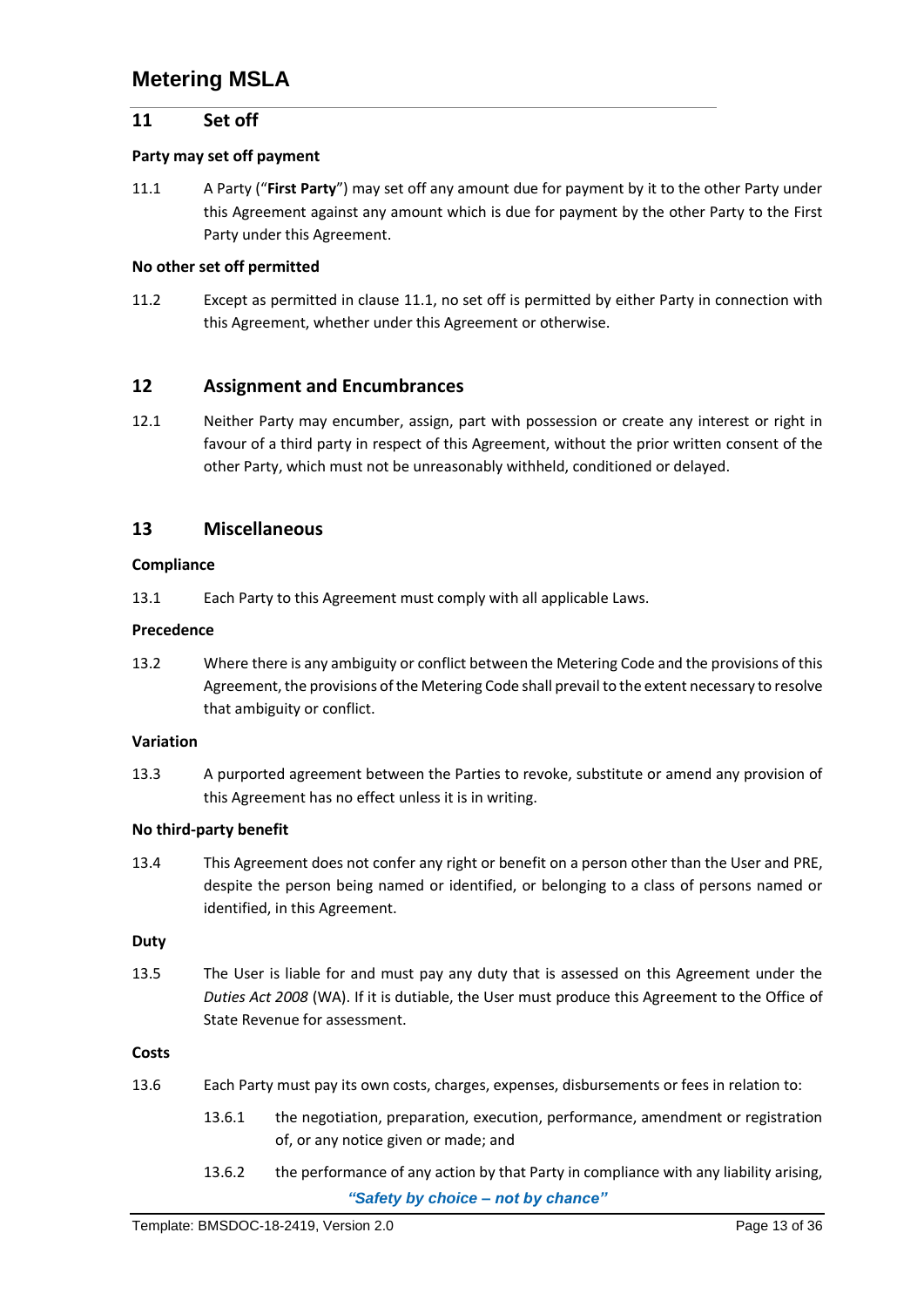under this Agreement, or any agreement or document executed or effected under this Agreement, unless this Agreement provides otherwise.

#### **Waiver**

13.7 A provision of this Agreement may only be waived by a Party giving written notice signed by a duly authorised representative to the other Party.

#### **Entire agreement**

13.8 This Agreement constitutes the entire agreement between the Parties as to its subject matter and, to the extent permitted by Law, supersedes all previous agreements, arrangements, representations or understandings.

#### **Severance**

<span id="page-16-0"></span>13.9 If the whole or any part of this Agreement is void, unenforceable or illegal in a jurisdiction, it is severed for that jurisdiction. The remainder of this Agreement has full force and effect and the validity or enforceability of the provision in any other jurisdiction is not affected. This clause [13.9](#page-16-0) has no effect if the severance alters the basic nature of this Agreement or is contrary to public policy.

#### **Counterpart execution**

13.10 This Agreement may be signed in any number of counterparts and all such signed counterparts, taken together, shall be deemed to constitute one and the same instrument even though all Parties may not have signed each separate counterpart.

#### **Further assurance**

13.11 Each Party agrees, at its own expense, on the request of another Party, to do everything reasonably necessary to give effect to this Agreement and the transactions contemplated by it, including, but not limited to, the execution of documents.

#### **Merger**

13.12 The warranties, undertakings and indemnities in this Agreement do not merge on termination of this Agreement.

#### **Remedies**

- 13.13 The rights, powers and remedies provided in this Agreement are cumulative with and not exclusive of the rights, powers or remedies provided by law independently of this Agreement.
- 13.14 The exercise of any of remedy described in this Agreement by a Party is without prejudice to any rights or remedies accrued to that Party.

#### **Governing Law**

- <span id="page-16-1"></span>13.15 This Agreement and the transactions contemplated by this Agreement are governed by the Law in force in Western Australia.
- 13.16 Without limiting claus[e 13.15](#page-16-1), each Party irrevocably and unconditionally submits to the nonexclusive jurisdiction of the Courts of Western Australia and the Courts of appeal for the purpose of determining any Dispute concerning this Agreement or the transactions contemplated by this Agreement.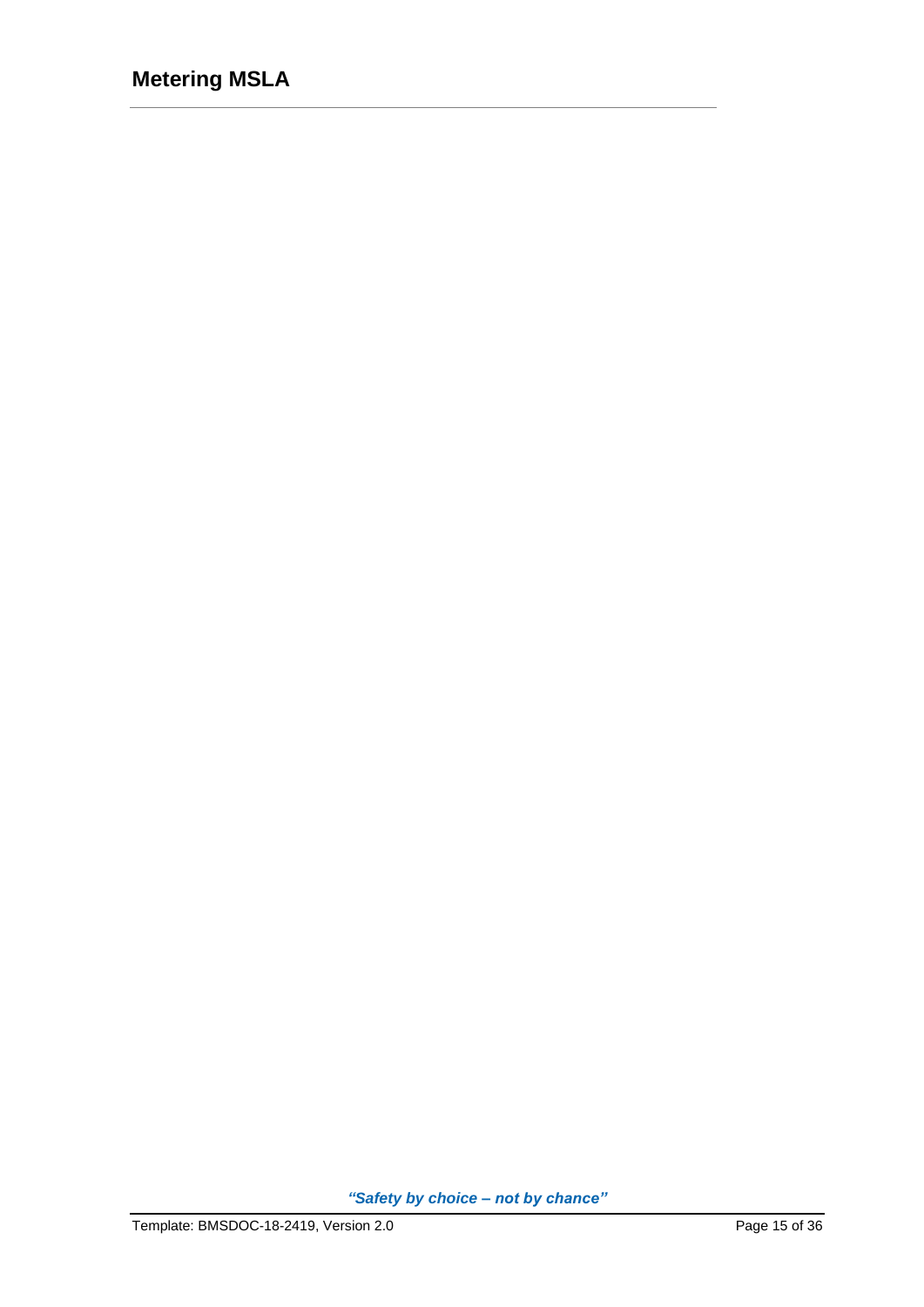# <span id="page-18-0"></span>**Schedule 1 Metering Services Classifications**

#### **1 Categories of Metering Services**

### 1.1 **Standard Metering Services**

Standard Metering Services are a component of the connection service and energy supply service provided, and paid for, under the Access Contract.

The range of Standard Metering Services are described in section 2 o[f Schedule 2.](#page-20-0)

#### 1.2 **Extended Metering Services**

Extended Metering Services are Metering Services a User requests and PRE provides under this Agreement. Fees for Extended Metering Services are payable under this Agreement.

The range of Extended Metering Services are described in section 3 o[f Schedule 2.](#page-20-0)

The fees for Extended Metering Services are set out i[n Schedule 4.](#page-34-0)

#### 1.3 **Schedule of Standard Metering Services and Extended Metering Services**

|                                 |                                                      | Metering Service type     |                           |  |
|---------------------------------|------------------------------------------------------|---------------------------|---------------------------|--|
| No.                             | Service Description                                  | Standard                  | Extended                  |  |
|                                 | Meter provision                                      |                           |                           |  |
| $SMS-1$                         | Meter upgrade                                        | $\checkmark$              | $\times$                  |  |
| EMS-1                           | Meter Establishment and Energisation                 | X                         | $\checkmark$              |  |
| EMS-2                           | De-energise                                          | X                         |                           |  |
| EMS-3                           | Re-energise                                          | $\boldsymbol{\mathsf{X}}$ | $\checkmark$              |  |
| EMS-4                           | Meter investigation                                  | X                         |                           |  |
| EMS-5                           | <b>Remove Meter</b>                                  | X<br>$\checkmark$         |                           |  |
| Data Collection, Data Provision |                                                      |                           |                           |  |
| EMS-6                           | Remotely collected scheduled meter reading (daily)   | $\times$                  | $\checkmark$              |  |
| $SMS-2$                         | Remotely collected scheduled meter reading (monthly) | $\checkmark$              | $\boldsymbol{\mathsf{X}}$ |  |
| EMS-7                           | Non-scheduled special meter reading                  | $\boldsymbol{\mathsf{X}}$ | $\checkmark$              |  |
| EMS-8                           | Verify meter data                                    | X                         |                           |  |
| <b>EMS-12</b>                   | Historical Energy Data (up to 24 months)             | $\boldsymbol{\mathsf{x}}$ |                           |  |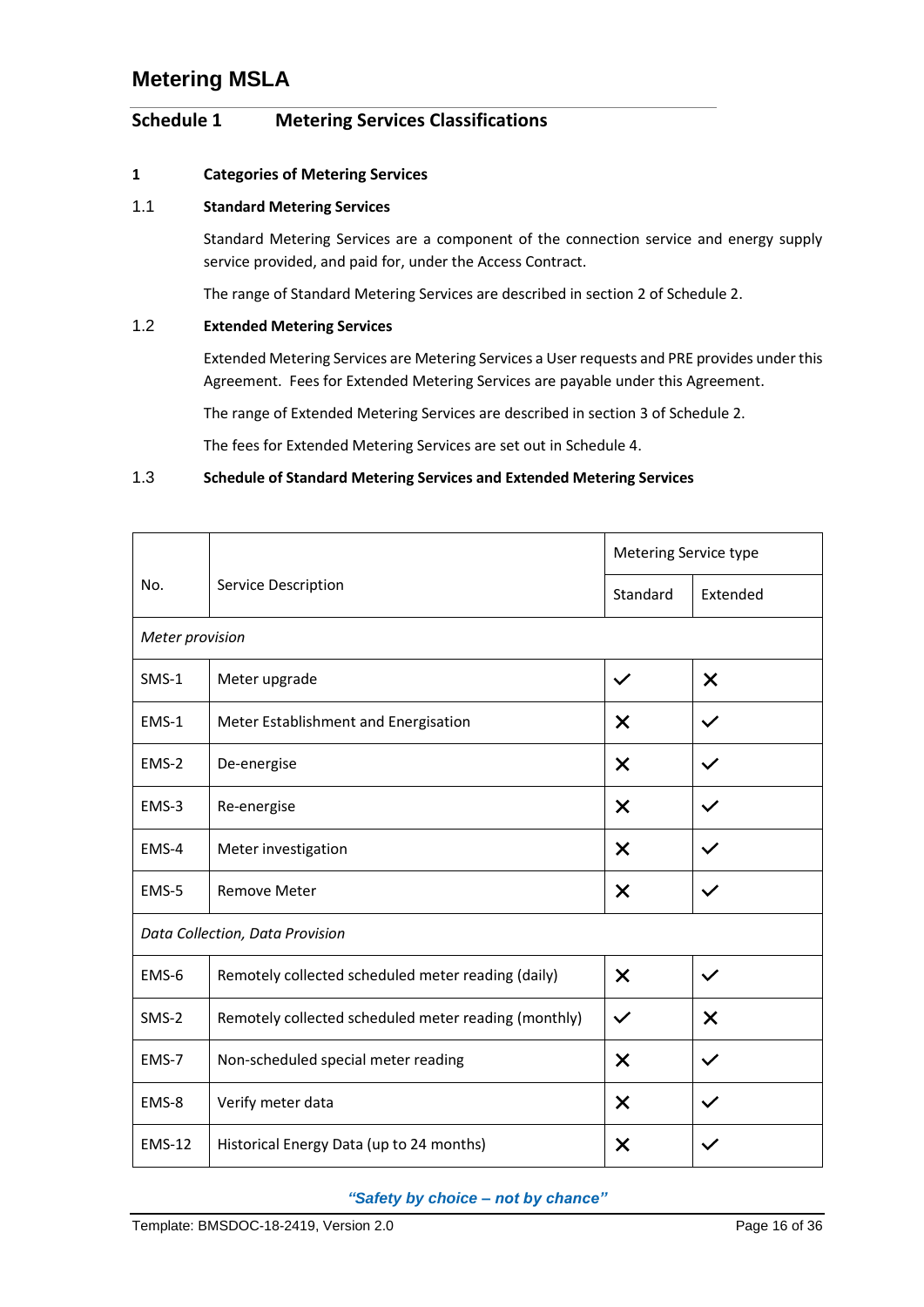| $SMS-3$                   | Standing data provision                          | $\checkmark$                                                                                                                | $\times$     |
|---------------------------|--------------------------------------------------|-----------------------------------------------------------------------------------------------------------------------------|--------------|
| <b>Technical Services</b> |                                                  |                                                                                                                             |              |
| EMS-9                     | Meter test (laboratory)                          | X                                                                                                                           | $\checkmark$ |
| <b>EMS-10</b>             | $\times$<br>Meter test (on-site)<br>$\checkmark$ |                                                                                                                             |              |
| $SMS-4$                   | Meter installation repair                        | Standard metering<br>service<br>unless damage caused or<br>permitted by the User or a<br>Customer, or other Third<br>Party. |              |
| <b>EMS-11</b>             | Meter reconfiguration                            | X                                                                                                                           |              |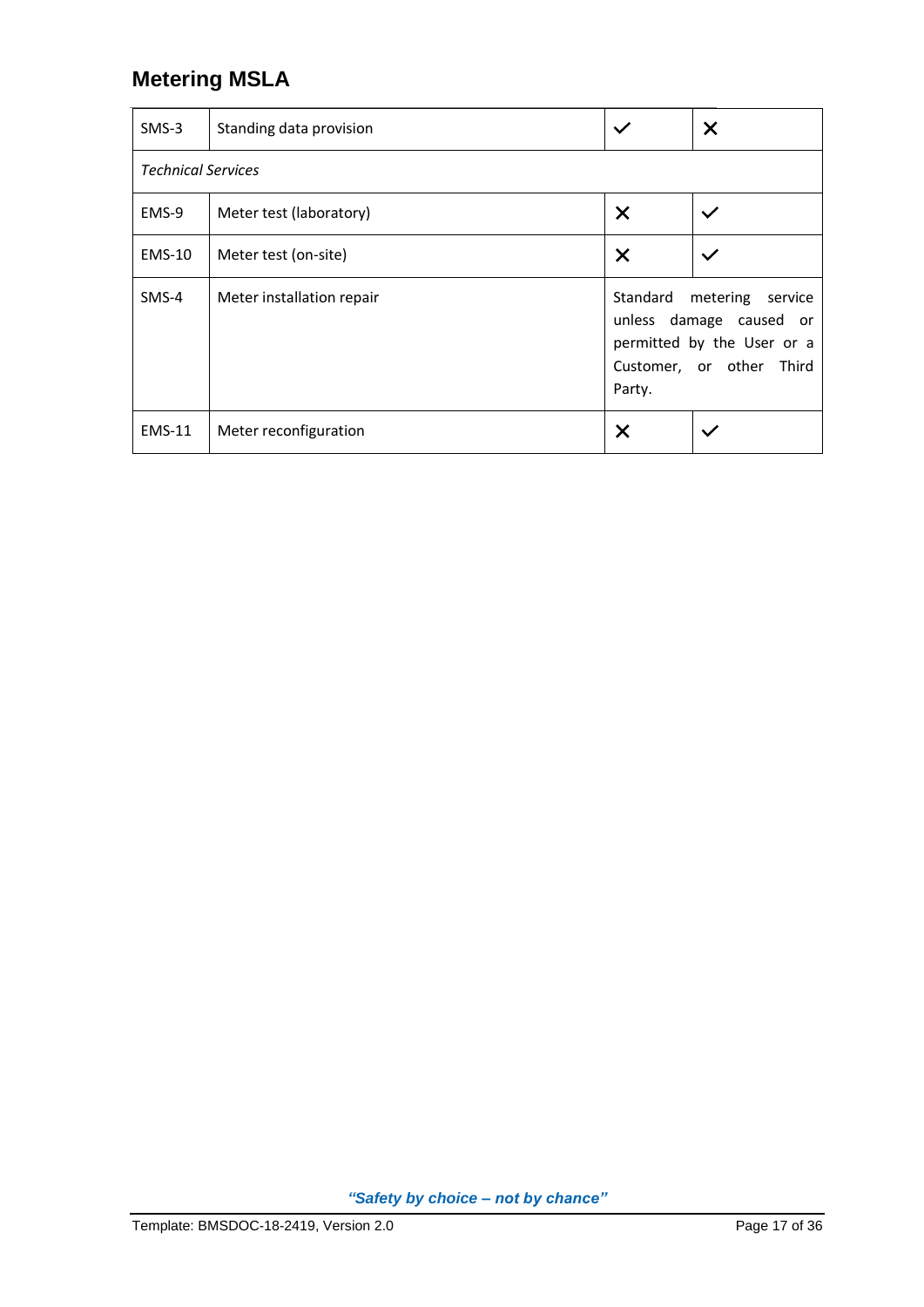## <span id="page-20-0"></span>**Schedule 2 Metering Services Descriptions**

#### **1 All Metering Services**

This Schedule should be read in conjunction with the Metering Code, the Customer Transfer Code, Code of Conduct for Supply of Electricity to Small Use Customers 2018 (WA) and PRE's Metrology Procedure.

Metering Services under this Schedule will only be provided in association with Meters owned by PRE.

Where Eligibility Criteria are stated, Metering Services under this Schedule will only be provided when those criteria are met and continue to be met.

#### **2 Standard Metering Services**

The Metering Services comprises the default Metering Service applicable as a standard component of the Services provided by PRE to the User.

#### 2.1 **Meter upgrade/replace (not User requested) (SMS‐1)**

| Service type        | <b>Standard Metering Service</b>           |
|---------------------|--------------------------------------------|
| Category            | Meter provision                            |
| No.                 | $SMS-1$                                    |
| Service Description | Meter upgrade/replace (not User requested) |
| Category            | Meter provision                            |

This Standard Metering Service will be performed by PRE, where a Meter requires replacement or upgrade to align with the requirements of the Metering Code, or at PRE's discretion to satisfy a Network requirement.

#### **Eligibility Criteria:**

This Service is provided in accordance with the Metering Code.

#### 2.2 **Remotely Collected Scheduled Meter Reading (Monthly) (SMS‐2)**

| Service type        | <b>Standard Metering Service</b>                     |
|---------------------|------------------------------------------------------|
| Category            | Data Collection, Data Provision                      |
| No.                 | $SMS-2$                                              |
| Service Description | Remotely Collected Scheduled Meter Reading (Monthly) |

Energy Data will be provided to the User in accordance with the Metering Code.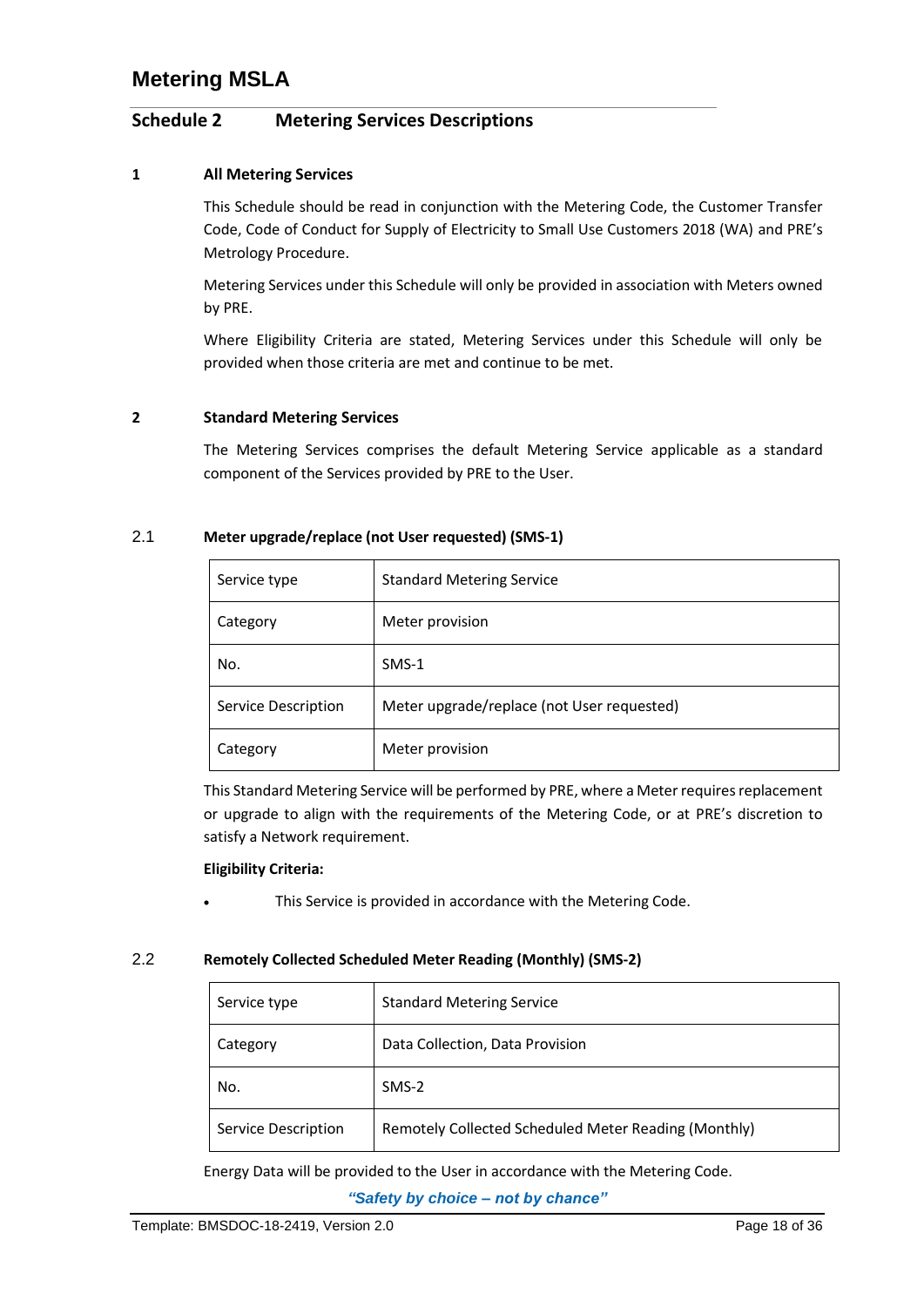PRE will determine a first reading date within five Business Days following the date on which an associated Connection Point is transferred to an Access Contract and will provide Energy Data on each monthly anniversary of that date, or as soon as practicable thereafter. If a User makes a request to change the date on which a meter is regularly read (being the monthly anniversary of the first reading date), PRE will use reasonable endeavours to accommodate that request.

Substitution, Estimation and Validation will be carried out by PRE in accordance with the Metrology Procedure.

#### **Eligibility Criteria:**

- The User receives a compatible service under the Access Contract.
- The Customer's Facilities and Equipment comply with the Microgrid Technical Rules, the WA Electrical Requirements, and AS3000.
- The Meter is configured to measure and record Energy Data out of the Network for an Exit Service or both into and out of the Network for a Bidirectional Service.
- The Meter is connected to a communications network supported by PRE.

### 2.3 **Standing Data provision (SMS‐3)**

| Service type        | <b>Standard Metering Service</b> |
|---------------------|----------------------------------|
| Category            | Data Collection, Data Provision  |
| No.                 | SMS-3                            |
| Service Description | <b>Standing Data provision</b>   |

Standing Data will be provided to the User in accordance with the Metering Code, including:

- the provision of Standing Data upon registration of a Metering Point; and
- following changes to items of Standing Data.

The User may request Standing Data in accordance with the Customer Transfer Code.

Where the User makes a request for Standing Data under the Customer Transfer Code PRE will provide Standing Data in accordance with the Customer Transfer Code.

#### **Eligibility Criteria:**

• A Service Order is submitted to PRE's nominated email address

### 2.4 **Metering Installation repair (SMS‐4)**

Service type **Subseter** Standard Metering Service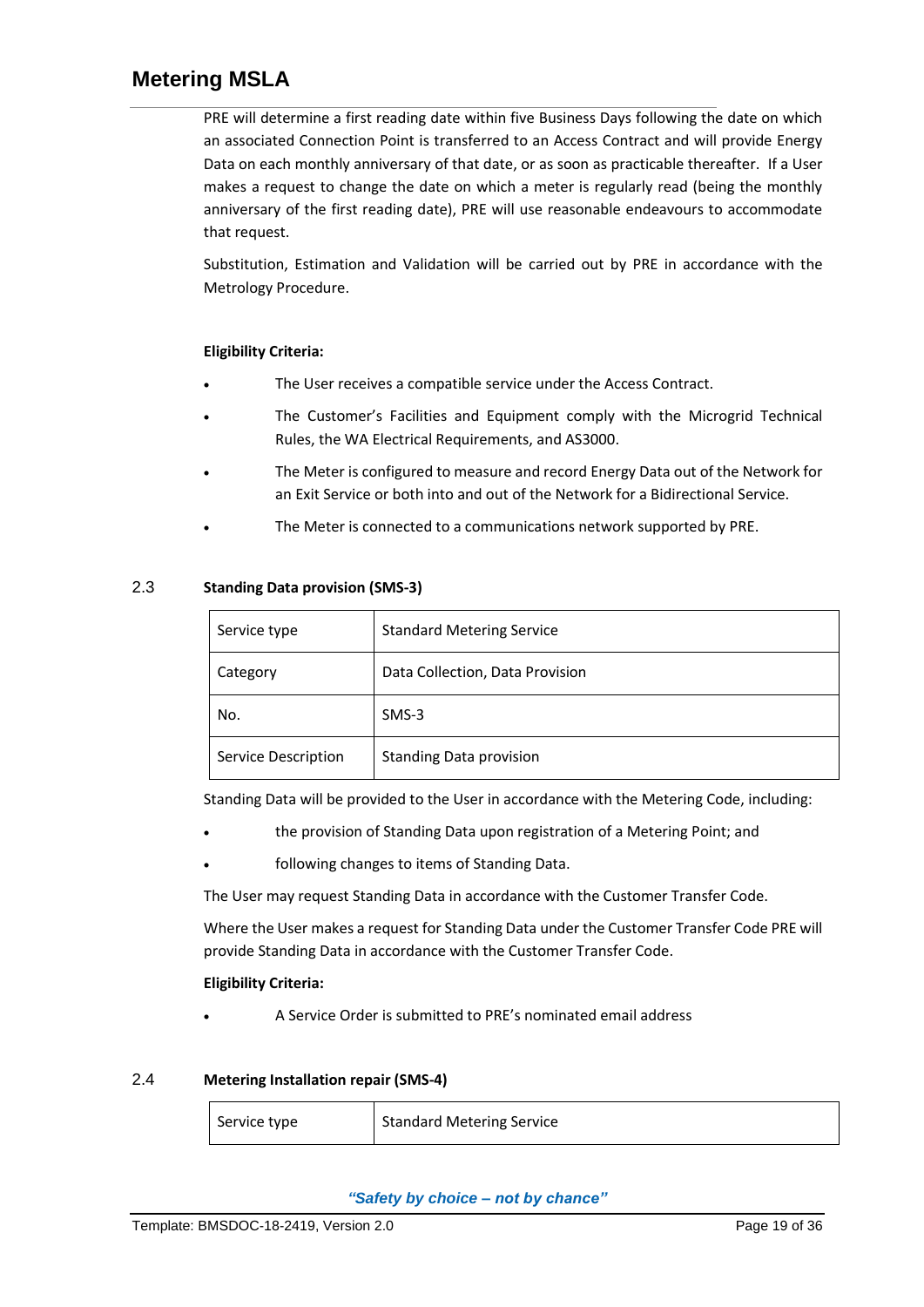| Category            | <b>Technical Services</b>    |
|---------------------|------------------------------|
| No.                 | $SMS-3$                      |
| Service Description | Metering Installation repair |

This Standard Metering Service will be performed by PRE following completion of any of the following at the request of a User using a service provided pursuant to this Agreement:

- a test, audit or investigation identifying a non‐compliant Metering Installation; or
- upon notification of an outage or malfunction to a Metering Installation.

If a test, audit or investigation identifies a non-compliant Metering Installation, PRE will repair the Metering Installation, advise the affected Parties, restore the accuracy of the Metering Installation and may make corrections to Energy Data in accordance with the Code.

PRE, at its discretion, may replace devices associated with the Metering Installation (i.e. the Meter) instead of repairing the Metering Installation.

### **Eligibility Criteria:**

This Standard Metering Service is provided in accordance with the Metering Code.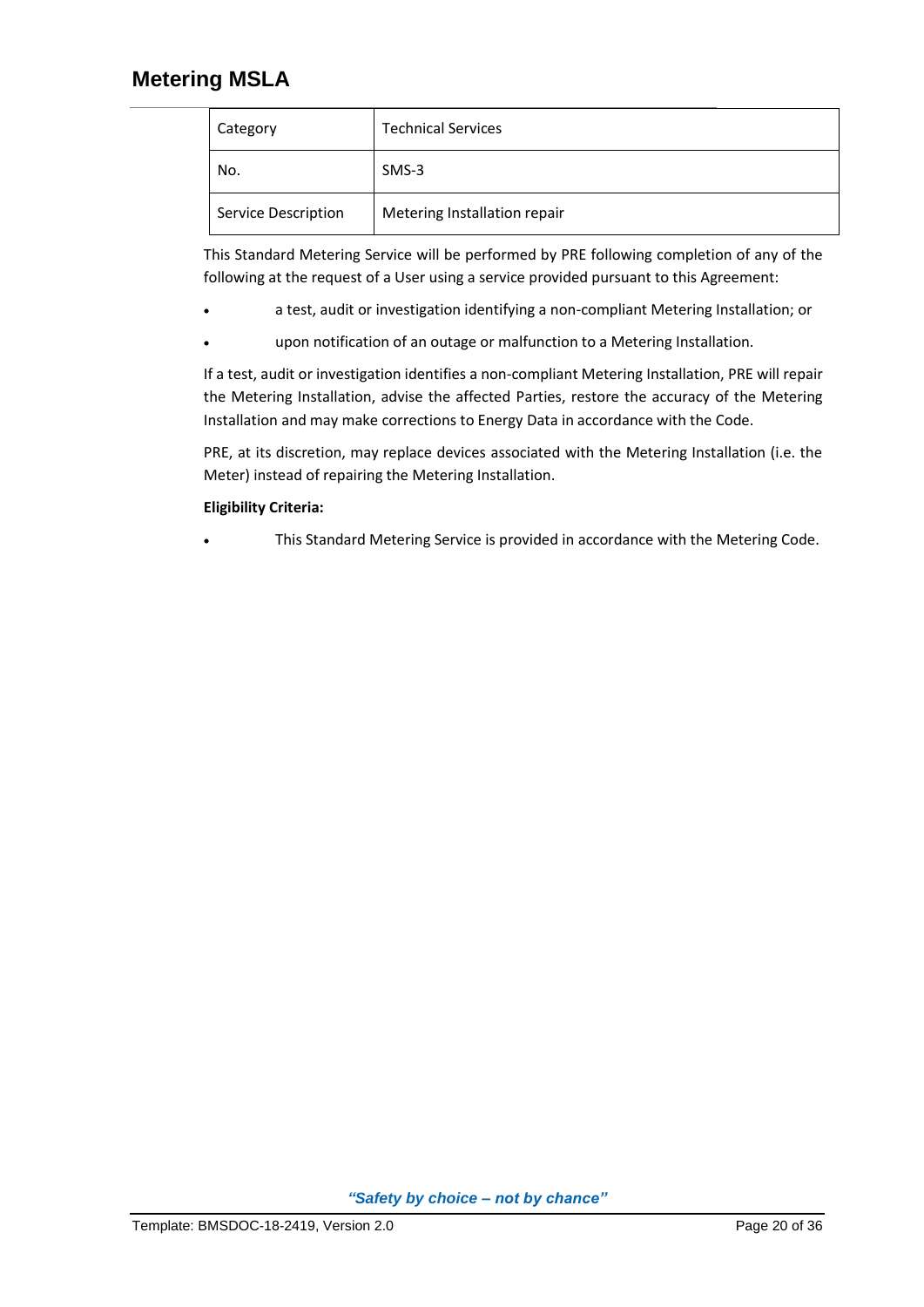#### **3 Extended Metering Services**

Extended Metering Services are Metering Services a User requests and PRE provides under this Agreement.

Extended Metering Services are different to Standard Metering Services.

The costs of Extended Metering Services are not recovered under the Access Contract and a payment is made under this Agreement. These payments are detailed i[n Schedule 4.](#page-34-0)

The Extended Metering Services are:

- (a) Meter Establishment and Energisation (EMS-1);
- (b) De‐energise (on-site) (EMS‐2);
- (c) Re‐energise (on-site) (EMS‐3);
- (d) Meter investigation (EMS‐4);
- (e) Remove Meter (EMS- 5);
- (f) Remotely collected schedule meter reading (daily) (EMS 6);
- (g) Non‐scheduled special Meter Reading (EMS‐7);
- (h) Verify Meter Energy Data (EMS‐8);
- (i) Meter test (laboratory) (EMS‐9);
- (j) Meter test (on‐site) (EMS‐10);
- (k) Meter reconfiguration (EMS-11); and
- (l) Historical Data Provision (EMS-12).

This section describes these Extended Metering Services.

#### 3.1 **Meter Establishment and Energisation (EMS‐1)**

| Service type        | <b>Standard Metering Service</b>     |
|---------------------|--------------------------------------|
| Category            | Meter provision                      |
| No.                 | $SMS-1$                              |
| Service Description | Meter Establishment and Energisation |

This Extended Metering Service may be requested by the User to establish and Energise a default Meter at a Metering Point.

Where this Extended Metering Service is requested, PRE will:

- Install a new Meter at the Metering Point within 12 Business Days from the receipt date of the request;
- energise the Meter; and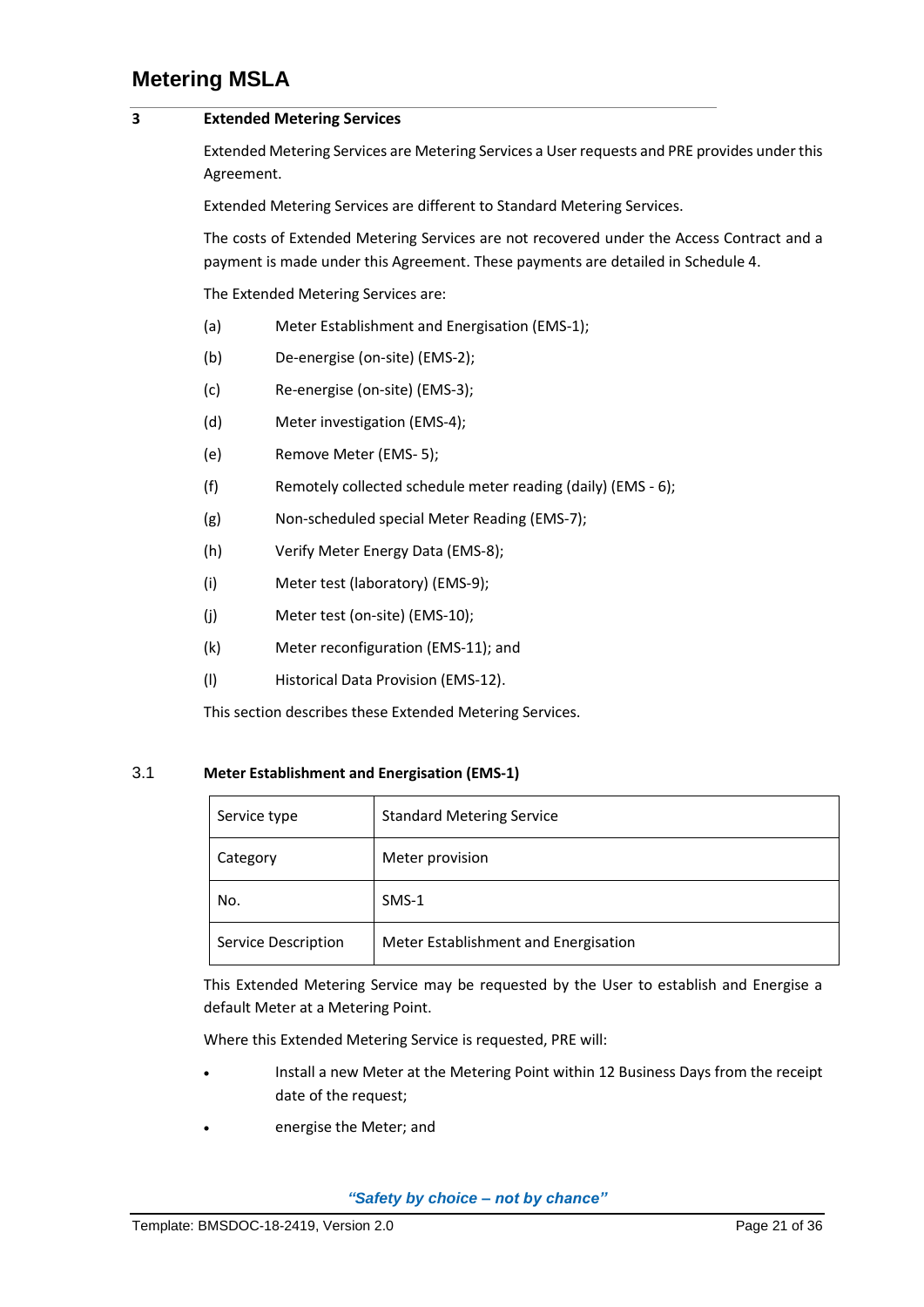• provide the User with a valid and complete Certificate of Electrical Safety for each Meter to be installed no later than 5pm, two days prior to the proposed installation date.

All Metering Services will be provided using Type 4 Meters, which for:

- an exit service the Meter will be configured to measure the transfer of Electricity out of the Network; and
- a bi-directional service the Meter will be configured to measure the transfer of Electricity into and out of the Network.

### **Eligibility Criteria**

- A new Service Order is submitted to PRE's nominated email address.
- The Customer's Facilities and Equipment comply with the Microgrid Technical Rules, the WA Electrical Requirements, and AS3000.
- A valid notice has been issued pursuant to the *Electricity (Licensing) Regulations 1991* (WA) from the Customer's Electrical Contractor, confirming that the Metering Point is ready for a Meter to be installed and Energised.

### 3.2 **De‐energise (on-site) (EMS‐2)**

| Service type        | <b>Extended Metering Service</b> |
|---------------------|----------------------------------|
| Category            | Meter provision                  |
| No.                 | EMS-2                            |
| Service Description | De-energise (on-site)            |

This Metering Service is an Extended Metering Service for use where a site visit is required to De-energise electricity supply to a Metering Point.

Where this Metering Service is requested, PRE will De-energise the Metering Point. This Metering Service will only be performed by PRE on the following days and times:

- Monday to Thursday<sup>1</sup> (excluding public holidays); and
- between 7:30am and 2:00pm (WST).

This Metering Service will not be performed by PRE on the Business Day before a public holiday.

Fees and Service Standards for this Metering Service are defined in [Schedule 3](#page-31-0) an[d Schedule](#page-34-0)  [4](#page-34-0), as applicable to the User's requirements.

<sup>&</sup>lt;sup>1</sup> Friday is deemed a Non-Business Day for this Metering Service.

*<sup>&</sup>quot;Safety by choice – not by chance"*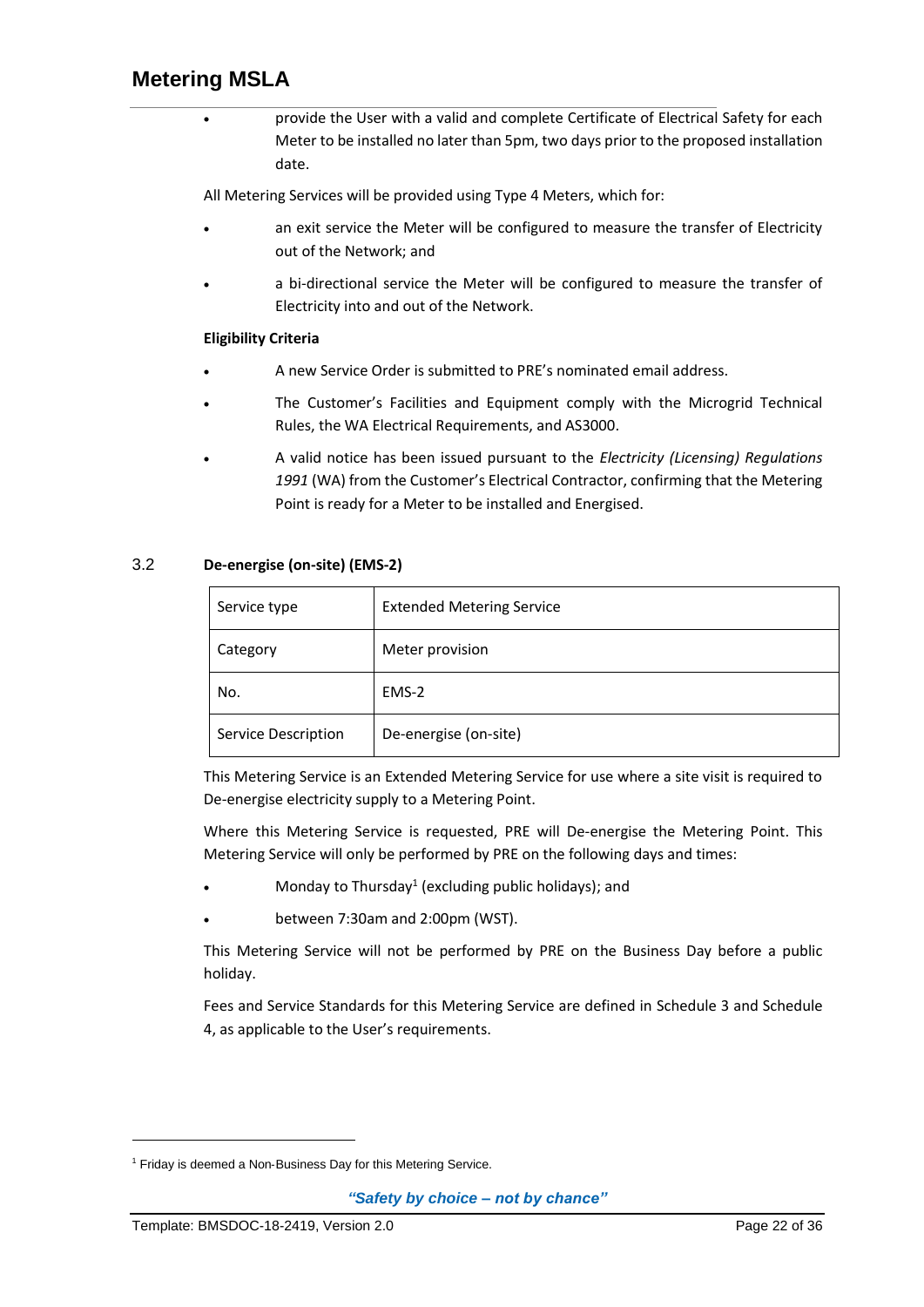Due to the complex and variable requirements associated with High Voltage Metering Points, High Voltage De‐energise Metering Services will be priced on application in accordance with the quotation methodology defined in [Schedule 4.](#page-34-0)

### **Eligibility Criteria:**

• A Service Order is submitted to PRE's nominated email address.

### 3.3 **Re‐energise (on-site) (EMS‐3)**

| Service type        | <b>Extended Metering Service</b> |
|---------------------|----------------------------------|
| Category            | Meter provision                  |
| No.                 | EMS-3                            |
| Service Description | Re-energise (Manual)             |

This Metering Service is an Extended Metering Service for use where a site visit is required to Re‐energise electricity supply to a Customer.

Where this Metering Service is requested, PRE will Re-energise the Metering Point.

Fees and Service Standards for this Metering Service are defined in [Schedule 3](#page-31-0) an[d Schedule](#page-34-0)  [4](#page-34-0), as applicable to the User's requirements.

The User may request that a Re-energise Metering Service be performed as an Urgent Reenergise Service where prioritisation of a Re‐energise Service is required.

The Fee for an Urgent Re-Energise service will be determined on application.

#### **Eligibility Criteria:**

• A Service Order is submitted to PRE's nominated email address.

#### 3.4 **Meter Investigation (EMS‐4)**

| Service type        | <b>Extended Metering Service</b> |
|---------------------|----------------------------------|
| Category            | Meter provision                  |
| No.                 | EMS-4                            |
| Service Description | Meter Investigation              |

This Metering Service is an Extended Metering Service to:

- audit a Metering Installation due to a User concern, or concern raised by a Customer, other than issues relating to the accuracy of a Meter; or
- audit the Standing Data for a Metering Installation.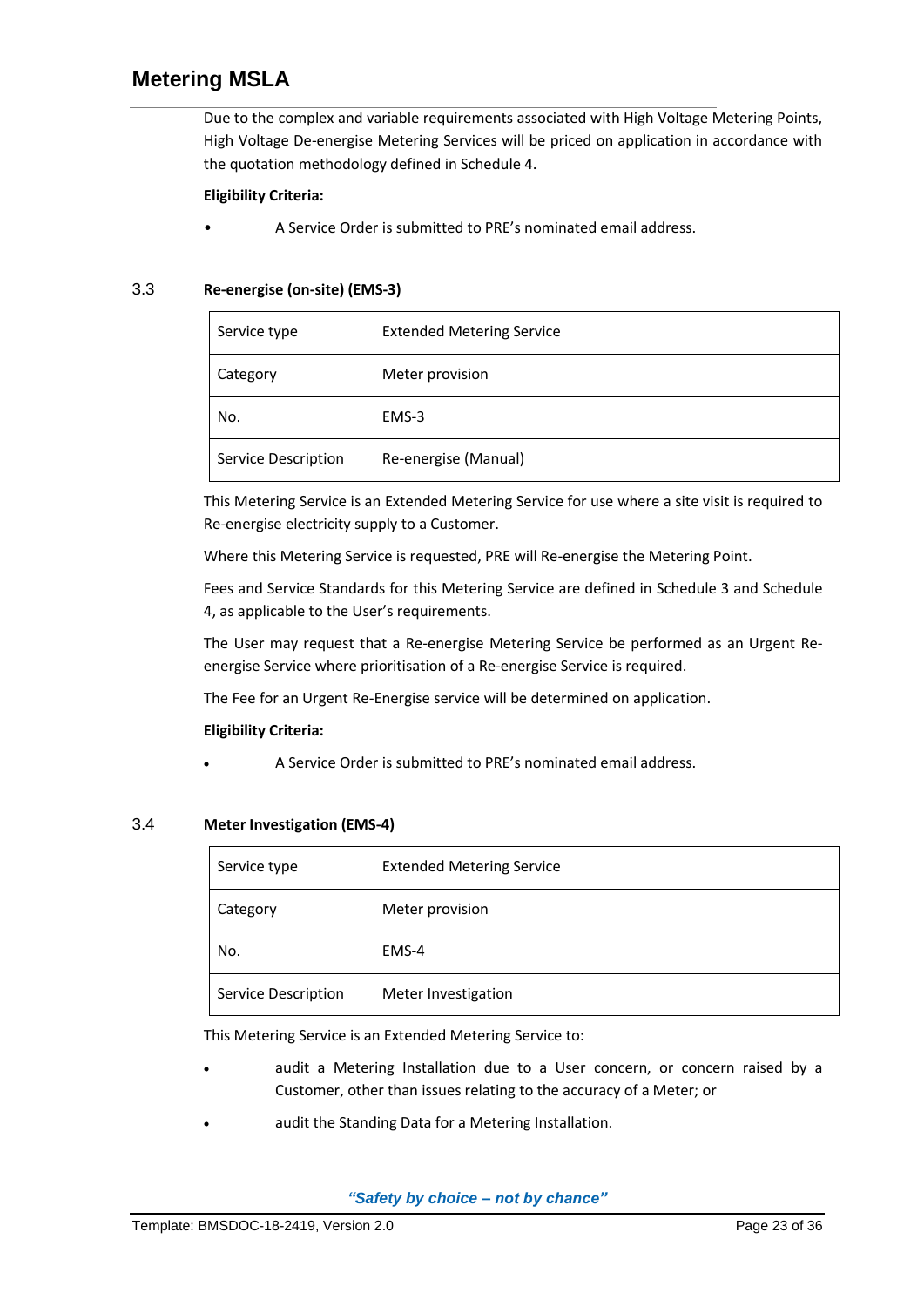Where this Metering Service is requested, PRE will investigate the concern raised by the requestor and subsequently report the outcome of this investigation to the User.

#### **Eligibility Criteria:**

• A Service Order is submitted to PRE's nominated email address

#### 3.5 **Remove Meter (EMS‐5)**

| Service type        | <b>Extended Metering Service</b> |
|---------------------|----------------------------------|
| Category            | Meter provision                  |
| No.                 | EMS-5                            |
| Service Description | <b>Remove Meter</b>              |

This Metering Service is an Extended Metering Service to permanently remove a redundant Meter, where multiple Meters are associated with a Metering Point.

Where this Metering Service is requested, PRE will remove the Meter from the Metering Point and reflect the removal in the Registry.

This Metering Service is not a supply abolishment Service. If a Connection Point requires permanent disconnection, the User must request the supply abolishment Service.

#### **Eligibility Criteria:**

- A Service Order is submitted to PRE's nominated email address.
- There is more than one Meter associated with a Connection Point.
- At least one Meter will remain at the Metering Point upon completion of the remove Meter Service.
- Customer owned installation assets are not required to be removed or reconfigured by PRE to complete the remove Meter Service.

#### 3.6 **Remotely Collected Scheduled Meter Reading (Daily) (EMS‐6)**

| Supply type         | <b>Extended Metering Service</b>                   |
|---------------------|----------------------------------------------------|
| Category            | Data Collection, Data Provision                    |
| No.                 | EMS-6                                              |
| Service Description | Remotely Collected Scheduled Meter Reading (Daily) |

Energy Data will be provided to the User in accordance with the Metering Code.

PRE will determine a first reading date within five Business Days following the date on which an associated Connection Point is transferred to an Access Contract and will provide Energy Data on each monthly anniversary of that date, or as soon as practicable thereafter.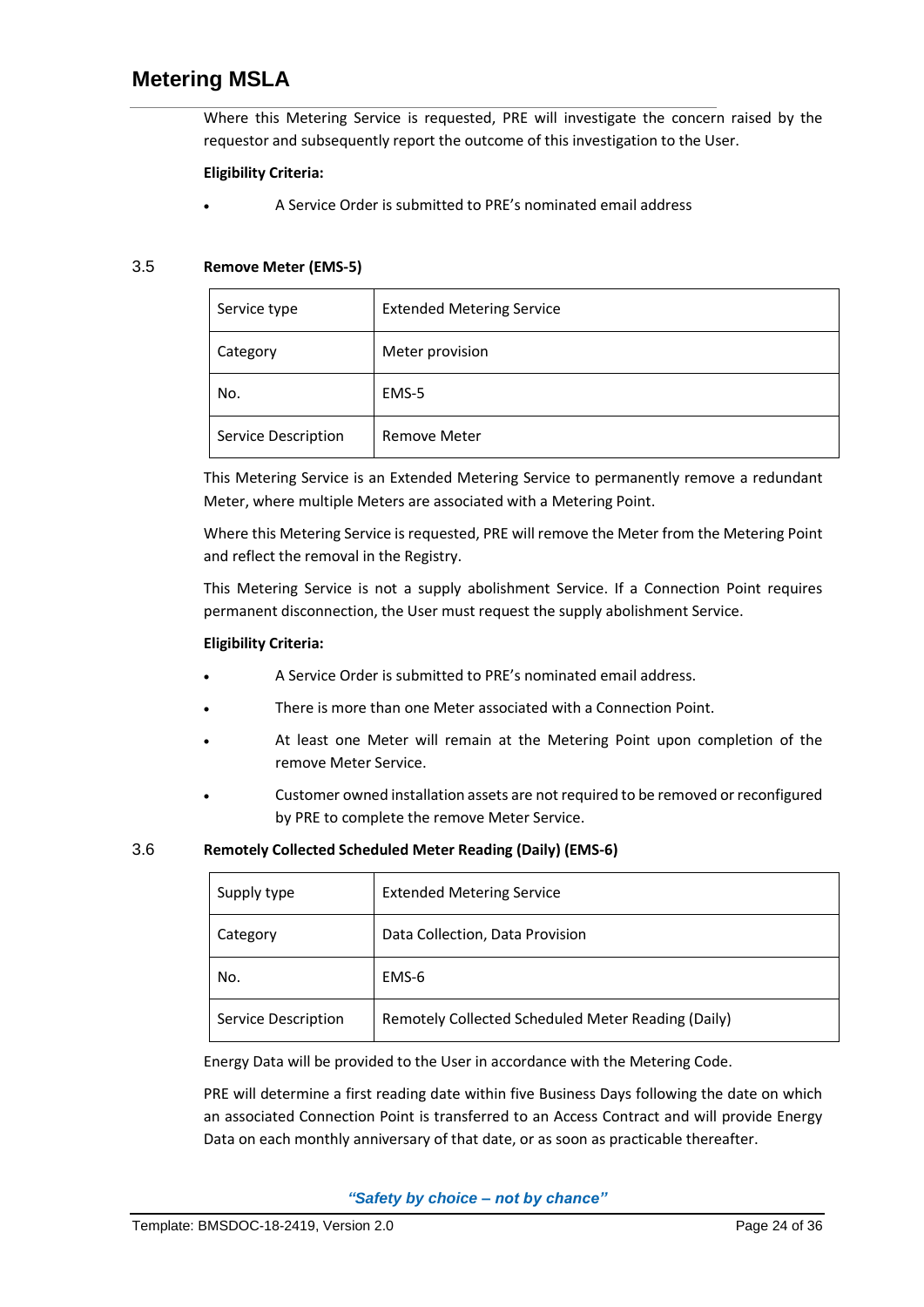Substitution, Estimation and Validation will be carried out by PRE in accordance with the Metrology Procedure.

#### **Eligibility Criteria:**

- The User receives a compatible service under the Access Contract.
- The Customer's Facilities and Equipment comply with the Microgrid Technical Rules, the WA Electrical Requirements, and AS3000.
- The Meter is configured to measure and record Energy Data out of the Network for an Exit Service or both into and out of the Network for a Bidirectional Service.
- The Meter is connected to a communications network supported by PRE.

### 3.7 **Non‐Scheduled Special Meter Reading (EMS‐7)**

| Service type        | <b>Extended Metering Service</b>    |
|---------------------|-------------------------------------|
| Category            | Data Collection, Data Provision     |
| No.                 | EMS-7                               |
| Service Description | Non-Scheduled Special Meter Reading |

This Metering Service is an Extended Metering Service which may be requested by the User to obtain an Actual Value between scheduled Meter Reading dates.

Where this Metering Service is requested, PRE will provide the User with an Actual Value; Substitution or Estimation may be applied in accordance with the Code, following consultation with the User.

The User may request this Metering Service to be provided either remotely or on-site. If onsite, the User should specify a "nominated date" for the Reading.

#### **Eligibility Criteria:**

• A Service Order is submitted to PRE's nominated email address

#### 3.8 **Verify Meter Energy Data (EMS‐8)**

| Service Type        | <b>Extended Metering Service</b> |
|---------------------|----------------------------------|
| Category            | Data Collection, Data Provision  |
| No.                 | EMS-8                            |
| Service Description | Verify Meter Energy Data         |

This Metering Service is an Extended Metering Service.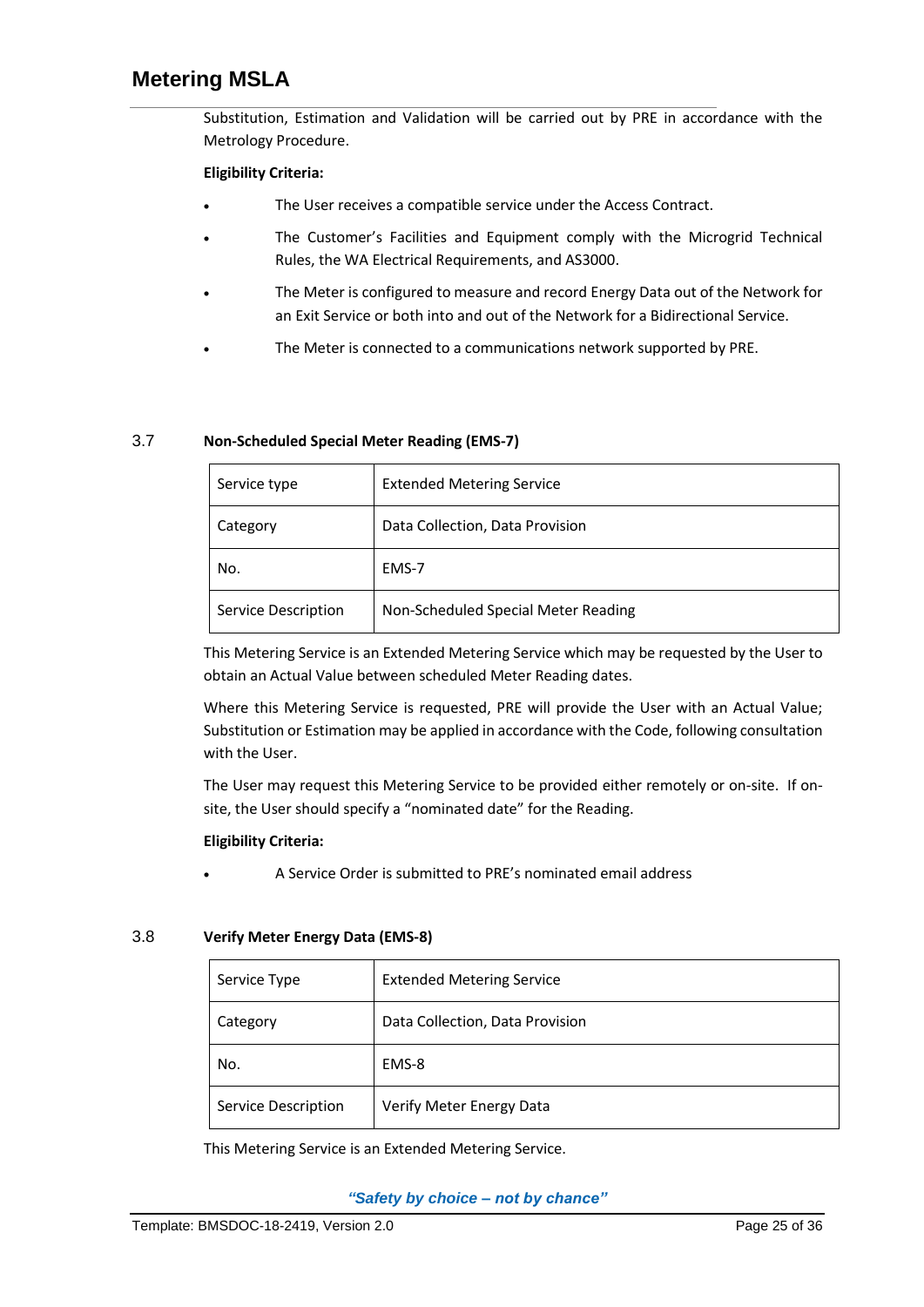This Metering Service may be requested by the User to request the verification of Energy Data in accordance with the Code. For example, if:

- the User reasonably believes the meter data file format in a meter data notification is erroneous; or
- the User reasonably believes an investigation is required into the validity and accuracy of the Energy Data.

Where this Service is requested, PRE will audit the Energy Data for the Metering Installation and, where Energy Data errors are identified, provide the User with replacement Energy Data.

PRE will not perform a site visit as part of the verification process.

#### **Eligibility Criteria:**

• A Service Order is submitted to PRE's nominated email address

#### 3.9 **Meter test (laboratory) (EMS‐9)**

| Service type        | <b>Extended Metering Service</b> |
|---------------------|----------------------------------|
| Category            | <b>Technical Services</b>        |
| No.                 | EMS-9                            |
| Service Description | Meter test (laboratory)          |

This Metering Service is an Extended Metering Service.

The Metering Service may be requested by the User to test or audit the accuracy of a Metering Installation.

Testing will be carried out in a National Association of Testing Authorities (NATA) accredited laboratory under various load conditions, using reference standards that are traceable to national standards. Performance characteristics are monitored, such as 'running at no‐load' (creep) and 'operation of register or display', for correct operation.

A report will be issued to the User on the finding of the tests and whether the Meter complies or does not comply with the Code. In addition, a weighted average of the overall accuracy of the Meter will be calculated and provided to the User.

Where a non‐compliant Metering Installation is confirmed:

- PRE will complete a Metering Installation repair (SMS-6), subject to the discretion noted in that Metering Service description to replace the Meter instead; and
- make corrections to, or replace, Energy Data in accordance with the Code.

#### **Eligibility Criteria:**

• A Service Order is submitted to PRE's nominated email address

#### 3.10 **Meter test (on‐site) (EMS‐10)**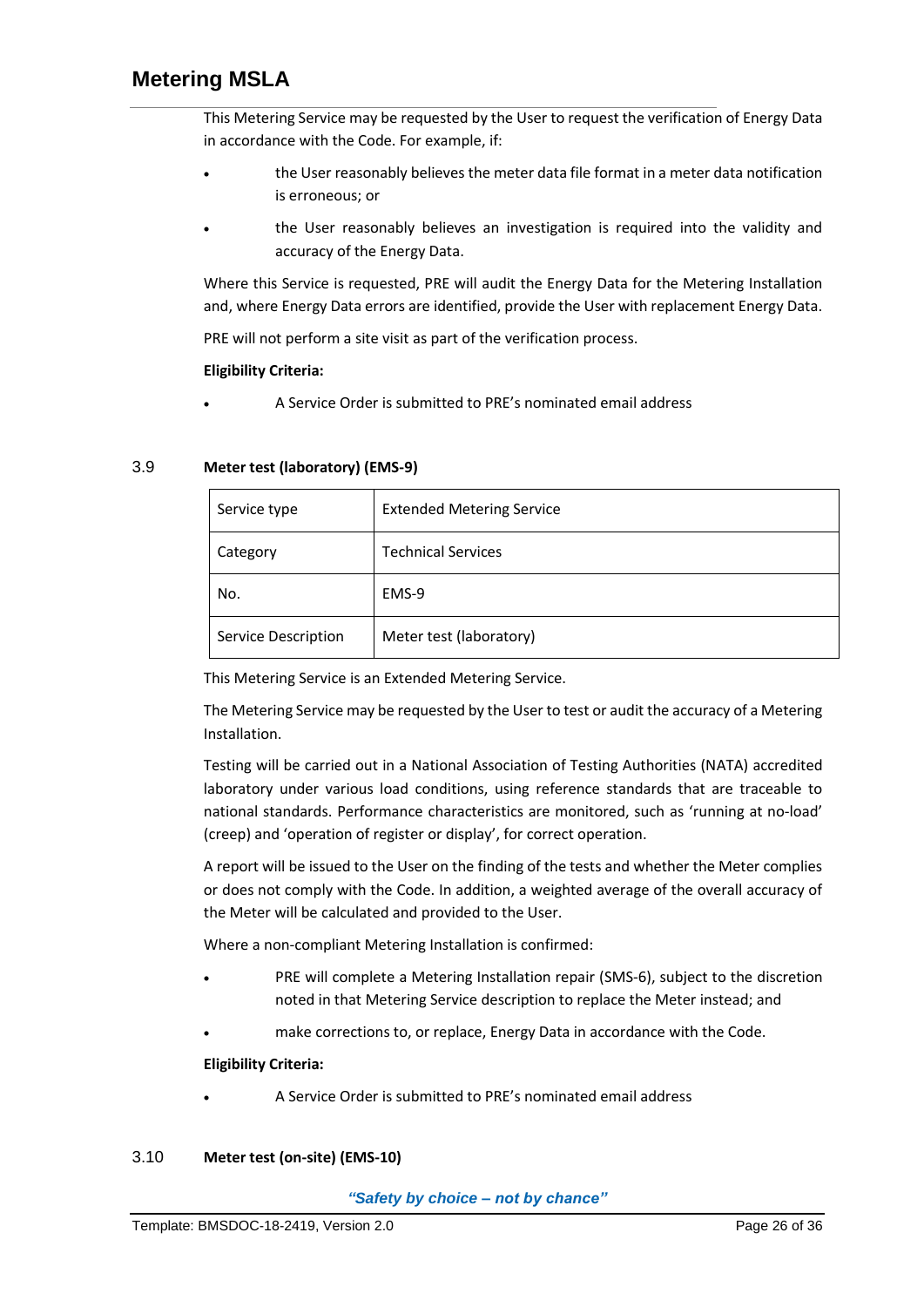| Service type        | <b>Extended Metering Service</b> |
|---------------------|----------------------------------|
| Category            | <b>Technical Services</b>        |
| No.                 | <b>EMS-10</b>                    |
| Service Description | Meter test (on-site)             |

This Metering Service is an Extended Metering Service test or audit a Metering Installation.

Testing will be carried out at the Customer's premises under various load conditions, using instruments that are traceable to national standards. Performance characteristics are monitored, such as 'running at no‐load' (creep) and 'operation of register or display', for correct operation.

A report will be issued to the User on the findings of the tests and whether the Meter complies or does not comply with the Code. In addition, a weighted average of the overall accuracy of the Meter will be calculated and provided to the User.

Where a non‐compliant Metering Installation is confirmed:

- PRE will complete a Metering Installation repair (MS-6), subject to the discretion noted in that Service description to replace the Meter instead; and
- make corrections to, or replace, Energy Data in accordance with the Code. The User may witness this Metering Service.

### **Eligibility Criteria:**

• A Service Order is submitted to PRE's nominated email address

### 3.11 **Meter reconfiguration (EMS‐11)**

| Service type        | <b>Extended Metering Service</b> |
|---------------------|----------------------------------|
| Category            | <b>Technical Services</b>        |
| No.                 | <b>EMS-11</b>                    |
| Service Description | Meter reconfiguration            |

This Service is an Extended Metering Service.

This Service may be requested by the User to reconfigure the data register coding details<sup>2</sup> for a Meter, to satisfy the eligibility criteria for accessing a Reference Service (Metering) to be compatible with an exit or bidirectional service that will form a Reference Service, or other non‐reference Service agreed by the Parties.

<sup>2</sup> Data register coding details are an item of Standing Data.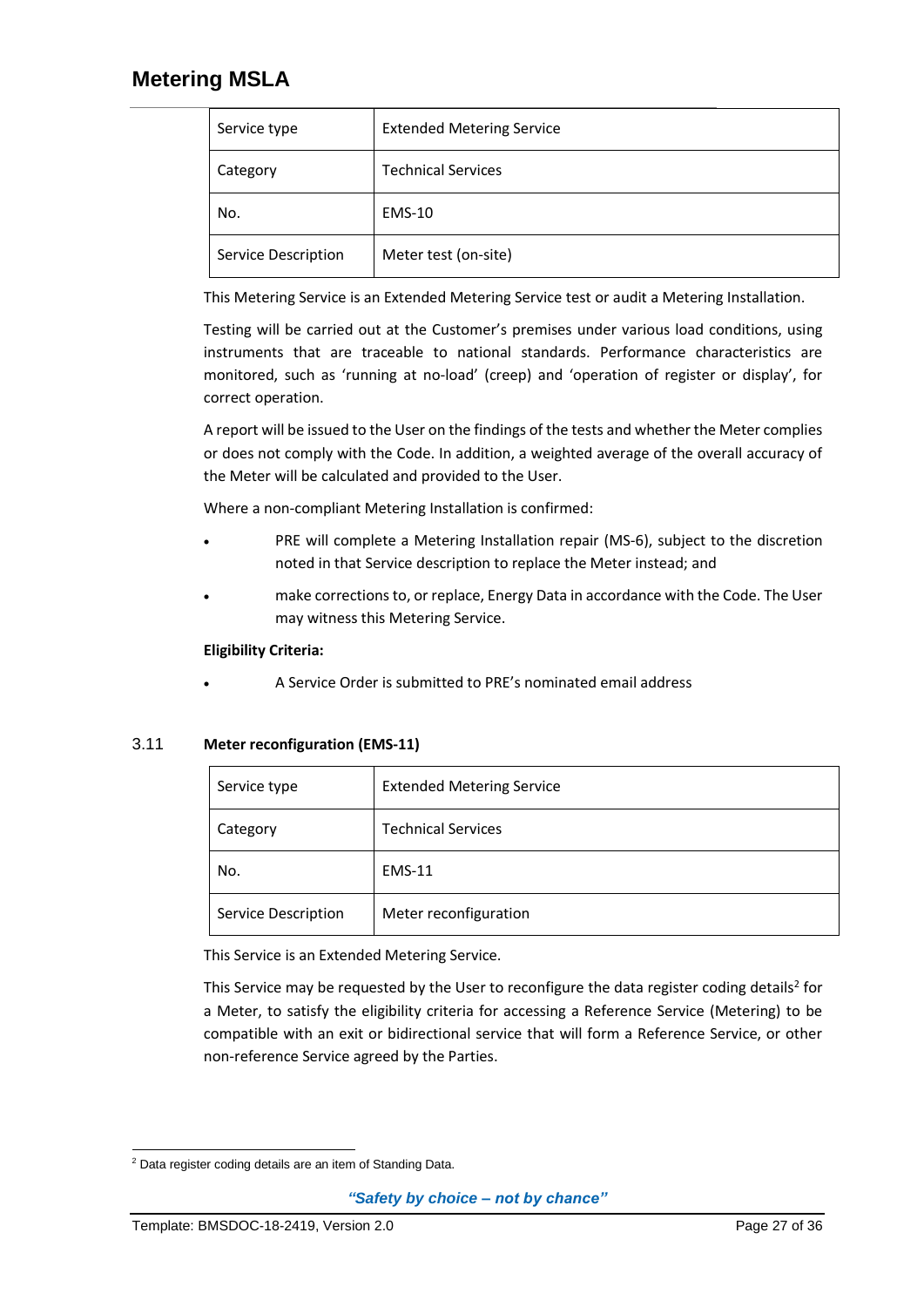For example, to accommodate the addition or removal of Data Registers for the measurement of bi‐directional flows.

Where this Metering Service is requested, PRE will:

- reprogram the Meter, if required; and
- reconfigure Data Register coding details to the configuration requested.

This Metering Service will be delivered remotely and the "Remote" fee defined in [Schedule 4](#page-34-0) will apply.

Where a site visit is required to perform the Metering Service, the "Manual" fee defined in [Schedule 4](#page-34-0) will apply. For the avoidance of doubt, where a site visit is not required to perform the Metering Service, the "Remote" fee defined in [Schedule 4](#page-34-0) will apply.

Upon completion of the Metering Service, Data Registers for the requested configuration will be provided from the Actual Change Date.

#### **Eligibility Criteria:**

• A Service Order is submitted to PRE's nominated email address

#### 3.12 **Historical Energy Data provision (EMS‐12)**

| Service type        | <b>Extended Metering Service</b> |
|---------------------|----------------------------------|
| Category            | Data Collection, Data Provision  |
| No.                 | <b>EMS-12</b>                    |
| Service Description | Historical Energy Data provision |

This Extended Metering Service may be requested by the User in accordance with the Customer Transfer Code, to obtain up to 24 months of historical Energy Data.

Where this Metering Service is requested, PRE will provide the requesting User with historical Energy Data for the requested period, in accordance with the Service Standards.

#### **Eligibility Criteria**:

• A Service Order is submitted to PRE's nominated email address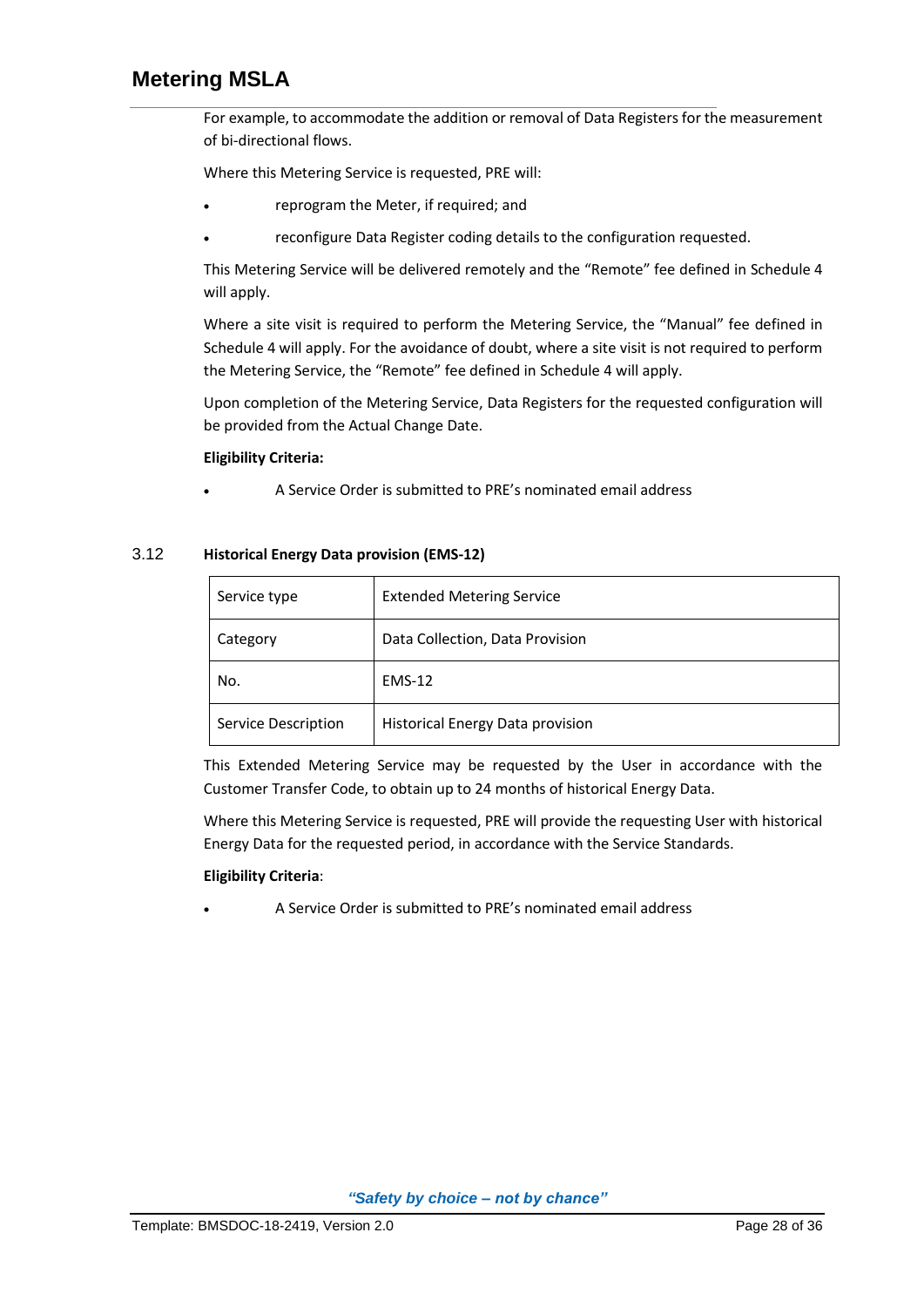### <span id="page-31-0"></span>**Schedule 3 Service Standards**

This Schedule defines the Service Standard response times and performance measures for Metering Services.

### **Cyclic Metering Service**

In respect of Metering Service SMS‐1, Meters will be Read on the monthly anniversary of the PRE nominated scheduled Read date.

In respect of Metering Service EMS-5, Meters will be Read each day in respect of the preceding day.

Energy Data will be provided before 9am on the day following the Read date.

Where Actual Value is not available, Substituted and Estimated Energy Data will be provided in accordance with the Metrology Procedure.

#### **Off‐cycle Metering Services**

All Standard Metering Services except SMS-1 and all Extended Metering Services except EMS-5 will be performed by the later of the requested date and the number of Business Days described in the table below after PRE gives notice of acceptance of a Service Order.

#### *Service Standards for Standard Metering Services and Extended Metering Services*

| <b>Service Code</b> | <b>Service Description</b>                                 | <b>Business Days</b>                                                                                                       |
|---------------------|------------------------------------------------------------|----------------------------------------------------------------------------------------------------------------------------|
| $SMS-1$             | upgrade/replace<br>(not<br>User<br>Meter<br>requested)     | 12 Business Days<br>of PRE forming the<br>view that a service<br>is required                                               |
| $SMS-2$             | Remotely Collected Scheduled<br>Meter<br>Reading (Monthly) | Monthly                                                                                                                    |
| EMS-3               | Metering Installation repair                               | <b>Business Days</b><br>5.<br>from the date PRE<br>forms the view<br>that a repair is<br>required                          |
| $SMS-4$             | <b>Standing Data provision</b>                             | 5 Business Days or<br>otherwise<br>in<br>accordance<br>with<br>the requirements<br>of the Customer<br><b>Transfer Code</b> |
| EMS-1               | Metering Establishment and Energisation                    | 12 Business Days,                                                                                                          |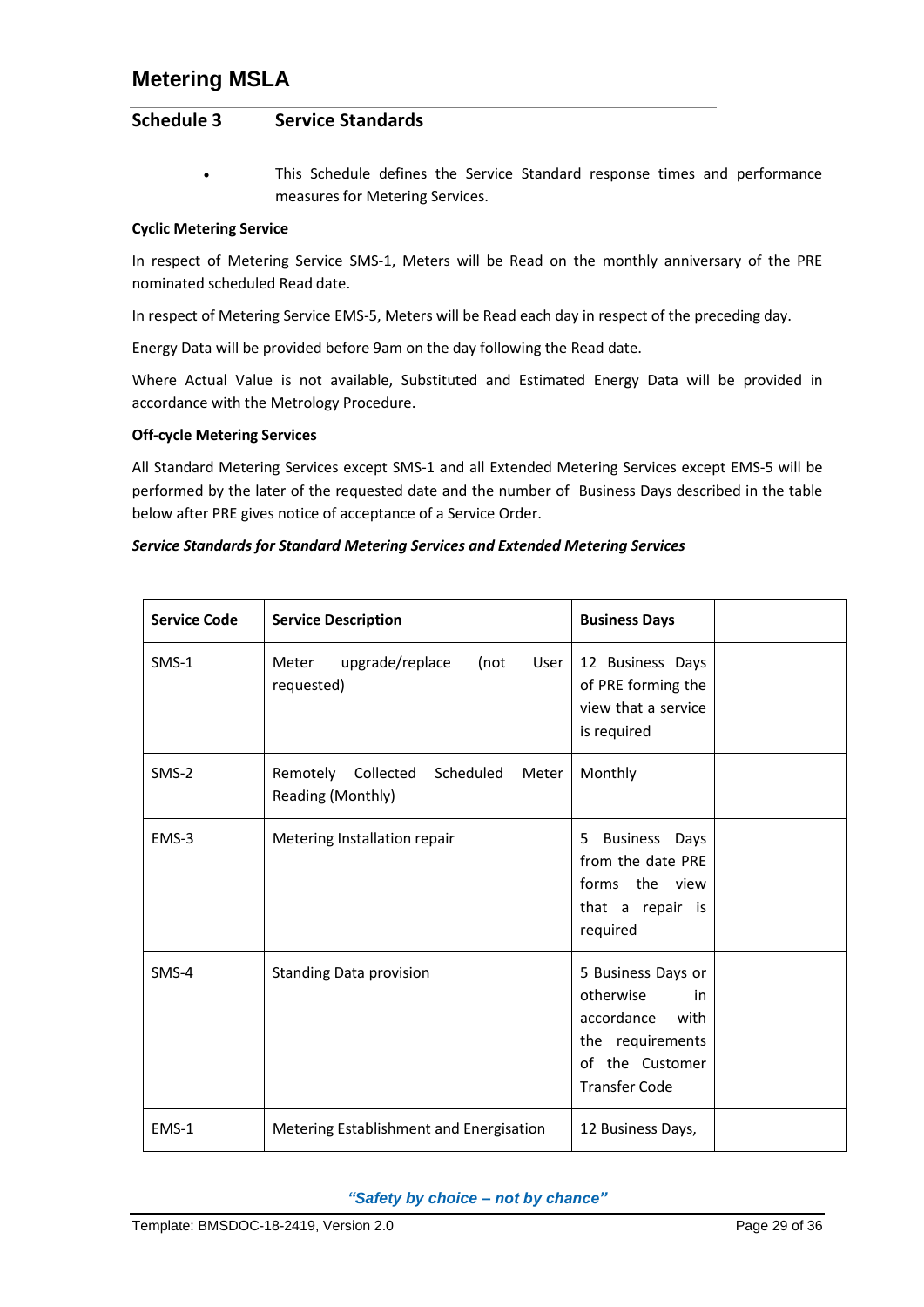$\overline{a}$ 

| EMS-2         | De-energise (on-site)                                          | 12 Business Days<br>but not anytime<br>after 3pm Monday<br>Thursday,<br>to<br>excluding Fridays<br>and public holidays<br>and any business<br>day prior to a<br>public holiday              |  |
|---------------|----------------------------------------------------------------|---------------------------------------------------------------------------------------------------------------------------------------------------------------------------------------------|--|
| EMS-3         | Re-energise (on-site)                                          | 12 Business Days<br>or such earlier time<br>as may be required<br>by the Code of<br>Conduct for the<br>Supply<br>of<br>Electricity to Small<br>Use Customers or<br>the<br>Metering<br>Code. |  |
| EMS-4         | Meter Investigation                                            | 5 Business Days                                                                                                                                                                             |  |
| EMS-5         | Remove Meter                                                   | 12 Business Days                                                                                                                                                                            |  |
| EMS-6         | Remotely<br>Collected<br>Scheduled<br>Meter<br>Reading (Daily) | 5 Business Days                                                                                                                                                                             |  |
| EMS-7         | Non-Scheduled Special Meter Reading                            | On-site:<br>12<br><b>Business Days</b><br>Off-site: 5 Business<br>Days                                                                                                                      |  |
| EMS-8         | Verify Meter Energy Data                                       | 10 Business Days                                                                                                                                                                            |  |
| EMS-9         | Meter test (laboratory)                                        | 45 Business Days                                                                                                                                                                            |  |
| <b>EMS-10</b> | Meter test (on-site)                                           | 12 Business Days                                                                                                                                                                            |  |
| <b>EMS-11</b> | Meter reconfiguration                                          | 12 Business Days                                                                                                                                                                            |  |
| <b>EMS-12</b> | <b>Historical Data provision</b>                               | 5 Business Days                                                                                                                                                                             |  |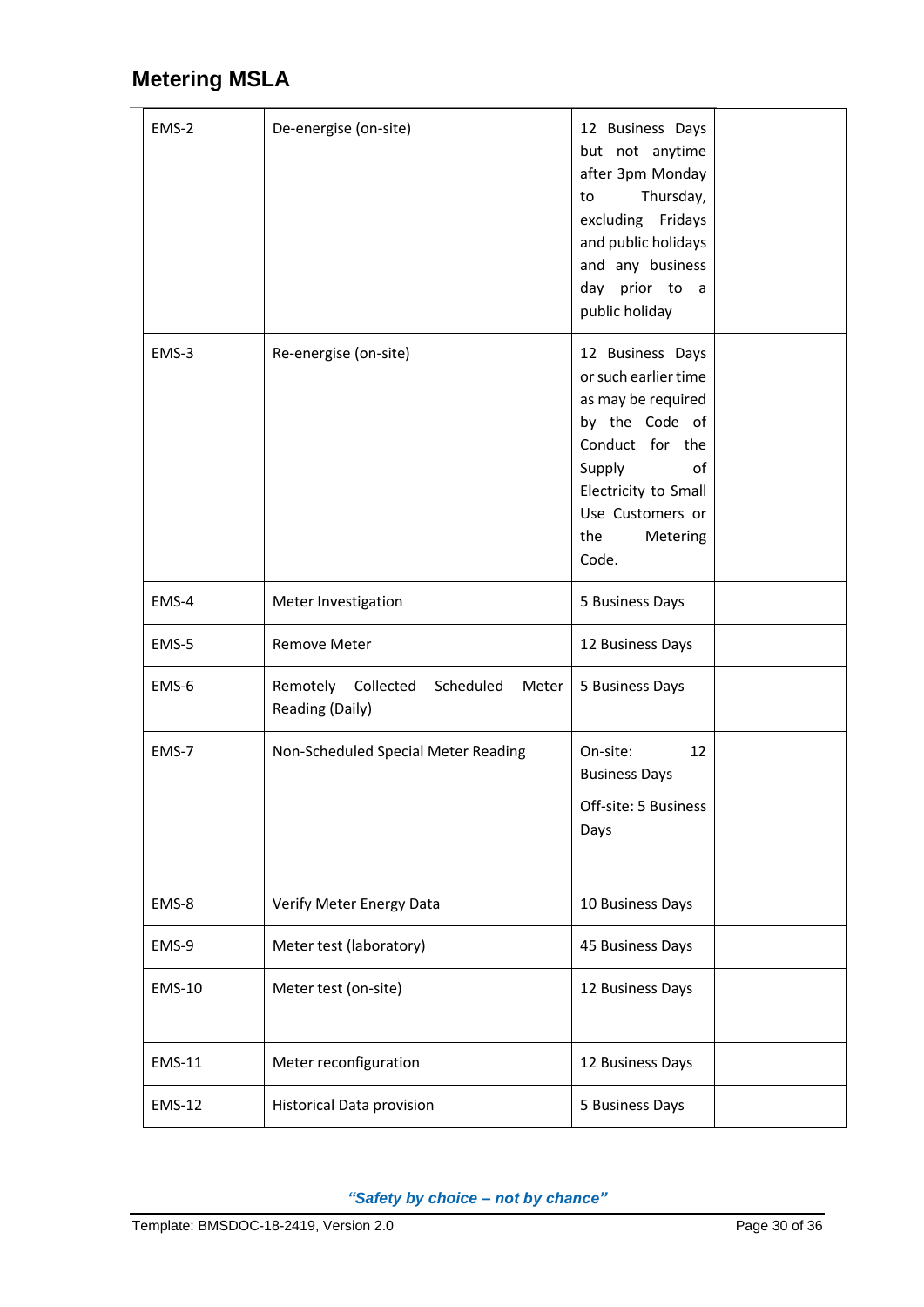#### **Performance Measurement**

#### **Timeliness**

Performance to the Service Standard will be measured on the difference between the requested date of the Metering Service and the Actual Change Date.

Where a change does not occur, but a field visit is required, performance will be measured on the difference between the requested date of the Metering Service and the Field Completion Date.

Where a change does not occur, and a field visit is not required, performance will be measured on the difference between the requested date and the date of data provision.

The Standing Data provision Service Standards will involve measuring between:

- the Field Completion Date and the date the Actual Change Date (i.e. when the Registry was updated); and
- the Actual Change Date and the date of Standing Data provision (i.e. when Standing Data is published).

Where a Metering Service requires an isolation of supply, performance on a day agreed with the Customer shall be deemed compliant to the Service Standard, including where the agreed day extends beyond the Service Standard response time.

#### **Accuracy**

*Table 5: Energy Data provision accuracy requirements*

| No. | Data Description     | %               |
|-----|----------------------|-----------------|
|     | Remotely read Meters | accuracy<br>98% |
|     |                      | accuracy        |

Performance against the key performance indicators (KPI) set out in Table 5 will be measured based on the ratio of Actual Values to the total number of Energy Data values (i.e. inclusive of estimated and substituted values) published during a reporting period:

| Number of Actual Values Published                              | x 100 |
|----------------------------------------------------------------|-------|
| (Total number of values published during the reporting period) |       |

Performance will be reported to the User via a monthly key performance indicator report.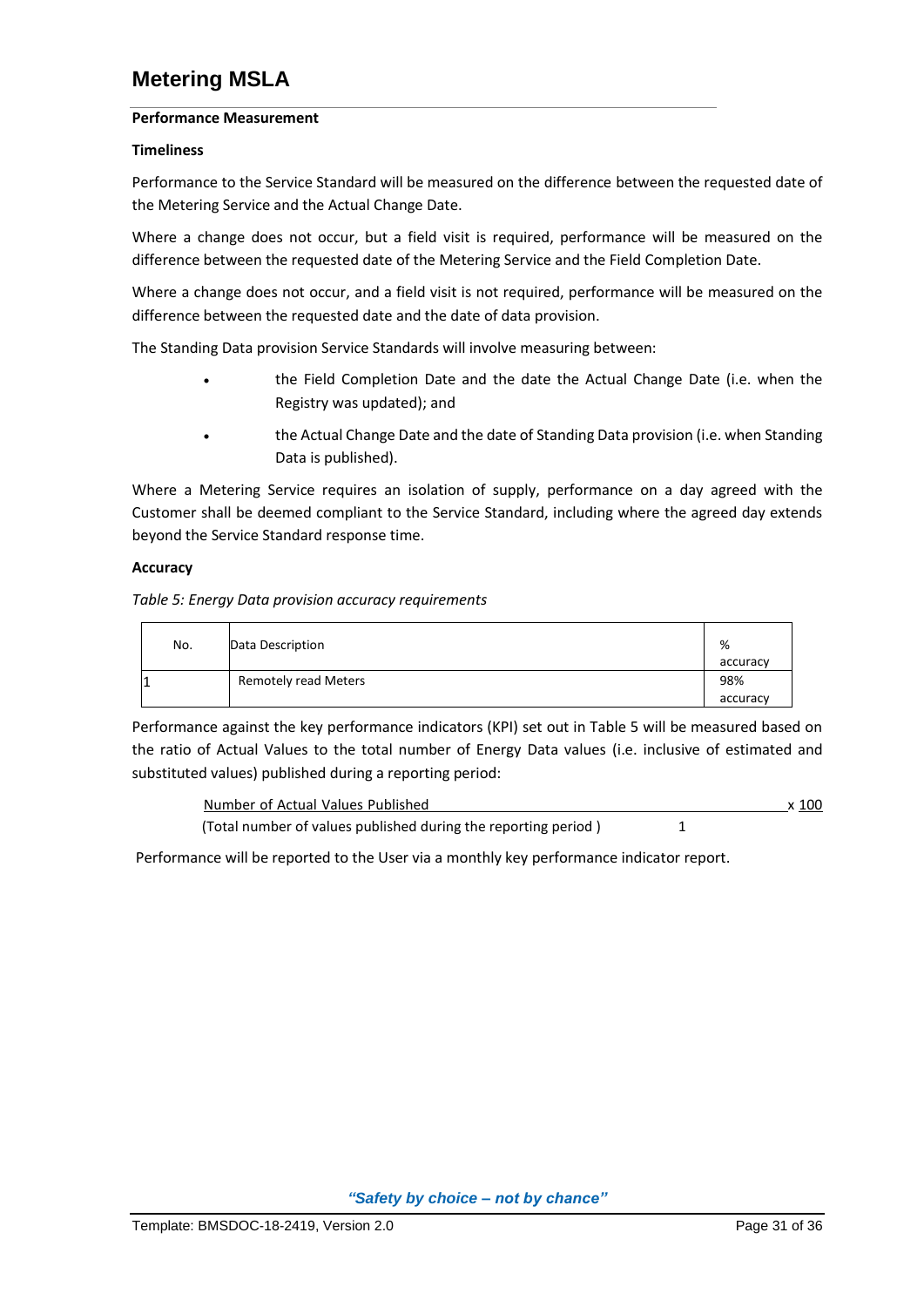## <span id="page-34-0"></span>**Schedule 4 Fees**

| <b>Metering</b><br><b>Service</b> | <b>Metering Service Description</b>                            | Price (GST exclusive)                                                     |  |
|-----------------------------------|----------------------------------------------------------------|---------------------------------------------------------------------------|--|
| $EMS-1$                           | Meter Establishment and Energisation                           | $\bullet$ 3-phase<br>Current<br>Transformer<br>meter: \$1997.50 per meter |  |
|                                   |                                                                | 3-phase<br>direct current<br>meter:<br>685.00 per meter                   |  |
|                                   |                                                                | Single phase meter: \$489.00 per<br>meter                                 |  |
| $EMS-2$                           | De-energise (on-site)                                          | \$225.00 per meter                                                        |  |
| EMS-3                             | Re-energise (on-site)                                          | \$225.00 per meter                                                        |  |
| EMS-4                             | Meter Investigation                                            | \$225.00 per meter                                                        |  |
| EMS-5                             | Remove Meter (or relocate)                                     | \$225.00 per meter                                                        |  |
| EMS-6                             | Remotely<br>Collected<br>Scheduled<br>Meter<br>Reading (Daily) | \$30.00                                                                   |  |
| EMS-7                             | Non-Scheduled Special Meter Reading                            | On-Site: \$121.50 per meter<br>$\bullet$                                  |  |
|                                   |                                                                | Remote: \$30.00 per read                                                  |  |
| EMS-8                             | Verify Meter Energy Data                                       | \$30.00 per read                                                          |  |
| EMS-9                             | Meter test (laboratory)                                        | Price on application                                                      |  |
| <b>EMS-10</b>                     | Meter test (on-site)                                           | \$607.50 per meter                                                        |  |
| <b>EMS-11</b>                     | Meter reconfiguration                                          | \$225.00 per meter                                                        |  |
| <b>EMS-12</b>                     | Metering Installation repair                                   | Price on application                                                      |  |

This Schedule defines the Fees payable by the User for Extended Metering Services.

Where a service is stated to be priced on application, the labour costs that will be applied in respect of considering that application and associated works will be charged at:

- An hourly rate of \$156.00 per hour ex GST 8am-5pm Mon Fri excluding public holidays; and
- An after hours hourly rate of \$156.00 per hour ex GST.